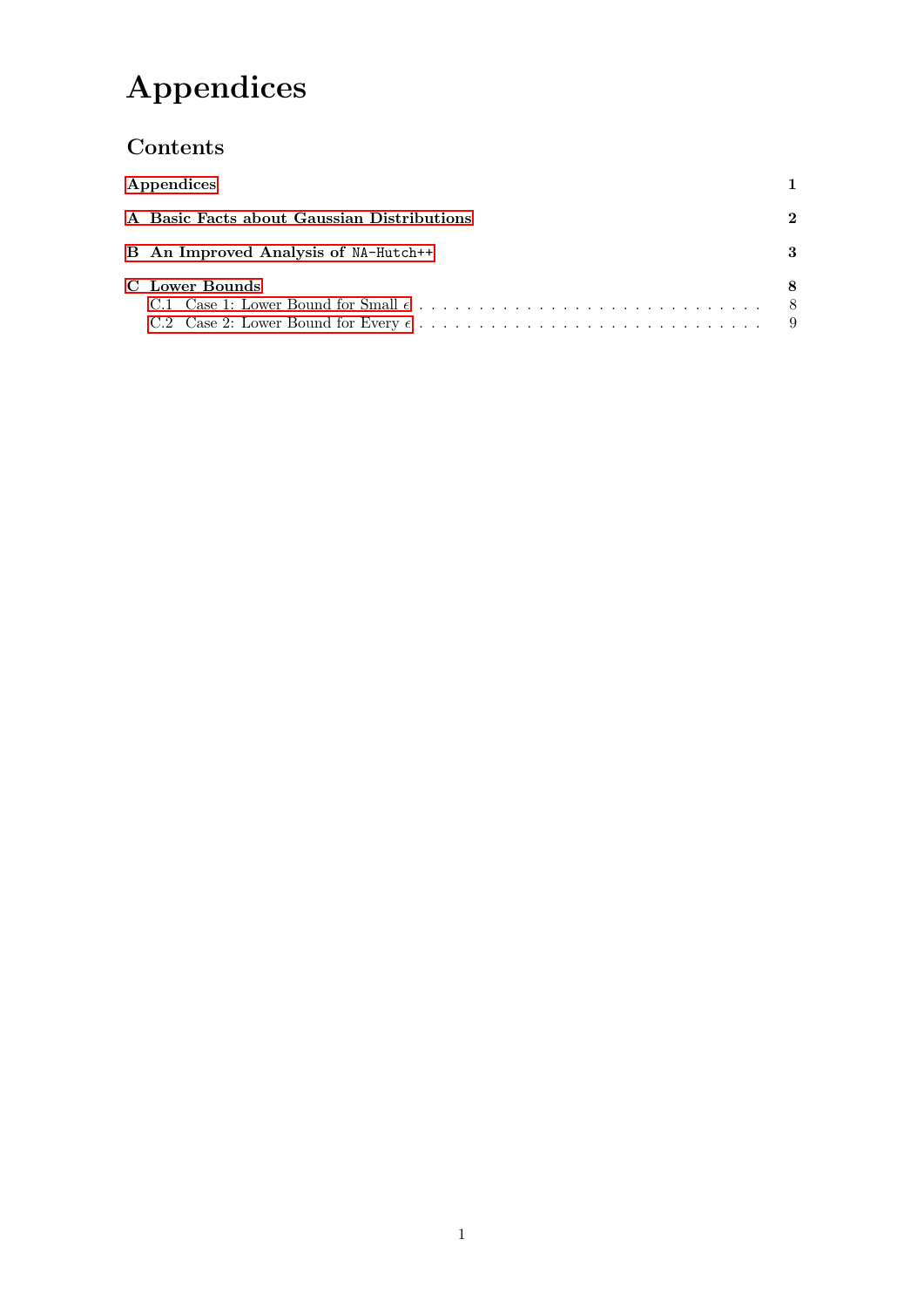#### <span id="page-1-0"></span>A Basic Facts about Gaussian Distributions

Let  $\mathcal{N}(\mu, \sigma^2)$  denote a Gaussian distribution with mean  $\mu$  and variance  $\sigma^2$ . Let  $\chi^2(n)$  denote a  $\chi^2$  distribution with n degrees of freedom. Our analysis extensively uses the following facts about Gaussian and  $\chi^2$  distributions:

<span id="page-1-2"></span>**Definition A.1** (Gaussian and Wigner Random Matrices). We let  $G \sim \mathcal{N}(n)$  denote an  $n \times n$ random Gaussian matrix with i.i.d.  $\mathcal{N}(0,1)$  entries. We let  $\mathbf{W} \sim \mathcal{W}(n) = \mathbf{G} + \mathbf{G}^T$  denote an  $n \times n$ *Wigner matrix, where*  $\mathbf{G} \sim \mathcal{N}(n)$ .

<span id="page-1-1"></span>**Fact A.1** ( $\chi^2$  Tail Bound (Lemma 1 of [\[1\]](#page-13-0))). Let  $Z \sim \chi^2(n)$ . Then for any  $x > 0$ ,

$$
\Pr[Z \ge n + 2\sqrt{nx} + 2x] \le e^{-x}
$$

$$
\Pr[Z \le n - 2\sqrt{nx}] \le e^{-x}
$$

<span id="page-1-5"></span>**Fact A.2** (Rotational Invariance). Let  $\mathbf{R} \in \mathbb{R}^{n \times n}$  be an orthornormal matrix. Let  $\mathbf{g} \in \mathbb{R}^n$  be a random vector with i.i.d.  $\mathcal{N}(0,1)$  entries. Then **Rg** has the same distribution as **g**.

<span id="page-1-4"></span>**Fact A.3** (Upper Gaussian Tail Bound). Let  $Z \sim \mathcal{N}(0, \sigma^2)$  be a univariate Gaussian random variable. Then for any  $t > 0$ ,

$$
\Pr[Z \ge t] \le \exp(-\frac{t^2}{2\sigma^2})
$$

<span id="page-1-6"></span>Fact A.4 (Lower Gaussian Tail Bound). Letting  $Z \sim \mathcal{N}(0, 1)$  be a univariate Gaussian random variable, for any  $t > 0$ ,

$$
\Pr[Z \ge t] \ge \frac{1}{\sqrt{2\pi}} \cdot \frac{1}{t} \exp(t^2/2)
$$

<span id="page-1-3"></span>Lemma A.2 (Concentration of Singular Values of a Gaussian Random Matrix (Eq. 2.3 of [\[2\]](#page-13-1))). Let  $G \sim \mathcal{N}(n)$ , and  $s_{max}(G)$  denote the maximum singular value of G. Then  $\forall t \geq 0$ ,

$$
\Pr[s_{max}(\bm{G}) \le 2\sqrt{n} + t] \ge 1 - 2\exp(-t^2/2)
$$

<span id="page-1-8"></span>Fact A.5 (KL Divergence Between Multivariate Gaussian Distributions (Eq. 8 of [\[3\]](#page-13-2), or Section 9 of [\[4\]](#page-13-3)). Let  $\mathcal{P} \sim \mathcal{N}(\mu_1, \Sigma_1)$  and  $\mathcal{Q} \sim \mathcal{N}(\mu_2, \Sigma_2)$  be two k-dimensional multivariate normal distributions. The Kullback-Leibler divergence between  $P$  and  $Q$  is

$$
\mathcal{D}_{KL}(\mathcal{P} \parallel \mathcal{Q}) = \frac{1}{2} \{ (\mu_2 - \mu_1)^T \Sigma_2^{-1} (\mu_2 - \mu_1) + \text{tr}(\Sigma_2^{-1} \Sigma_1) - \ln \frac{\det(\Sigma_1)}{\det(\Sigma_2)} - k \}
$$

<span id="page-1-9"></span>Fact A.6 (Conditioning Increases KL Divergence (Theorem 2.2 - 5 of [\[5\]](#page-13-4))). Let  $\mathcal{P}_{Y|X}$ ,  $\mathcal{Q}_{Y|X}$ be two conditional probability distributions over spaces  $X \in \mathcal{X}$  and  $Y \in \mathcal{Y}$ , let  $\mathcal{P}_Y = \mathcal{P}_{Y|X} \mathcal{P}_X$  and  $Q_Y = Q_{Y|X} \mathcal{P}_X$ . Then,

$$
\mathcal{D}_{KL}(\mathcal{P}_Y \parallel \mathcal{Q}_Y) \leq \mathcal{D}_{KL}(\mathcal{P}_{Y|X} \parallel \mathcal{Q}_{Y|X} \mid \mathcal{P}_X) := \int \mathcal{D}_{KL}(\mathcal{P}_{Y|X=x} \parallel \mathcal{Q}_{Y|X=x}) d\mathcal{P}_X
$$

<span id="page-1-7"></span>Fact A.7 (KL Divergence Data Processing Inequality (Page 18 of [\[6\]](#page-13-5))). For any function f and random variables X and Y on the same probability space, it holds that

$$
\mathcal{D}_{KL}(f(X) \parallel f(Y)) \leq \mathcal{D}_{KL}(X \parallel Y)
$$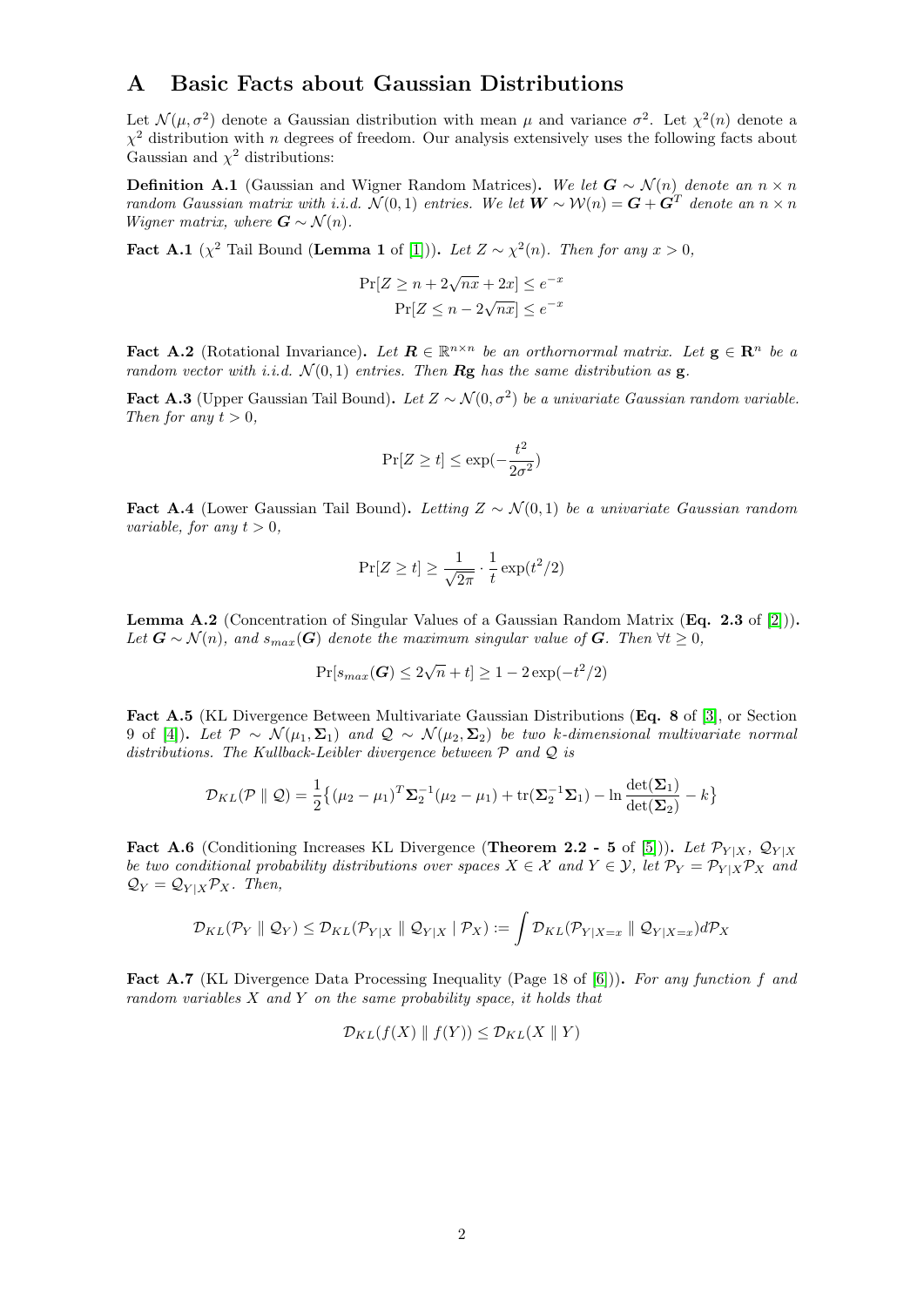### <span id="page-2-0"></span>B An Improved Analysis of NA-Hutch++

In this section, we give an improved analysis of  $NA-Hutch++$ , showing that the query complexity of NA-Hutch++ can be improved from  $O(\log(1/\delta)/\epsilon)$ , as shown in [\[7\]](#page-13-6), to  $O\left(\frac{\sqrt{\log(1/\delta)}}{\epsilon} + \log(1/\delta)\right)$ on PSD (positive semidefinite) input matrices A, to get a  $(1 \pm \epsilon)$  approximation to tr(A) with probability  $1 - \delta$ . The NA-Hutch++ algorithm is duplicated here for convenience as follows:

<span id="page-2-1"></span>Algorithm 1 NA-Hutch++ [\[7\]](#page-13-6): Stochastic trace estimation with non-adaptive matrix-vector queries 1: **Input:** Matrix-vector multiplication oracle for PSD matrix  $A \in \mathbb{R}^{n \times n}$ . Number m of queries. 2: Output: Approximation to  $tr(A)$ . 3: Fix constants  $c_1, c_2, c_3$  such that  $c_1 < c_2$  and  $c_1 + c_2 + c_3 = 1$ . 4: Sample  $\mathbf{S} \in \mathbb{R}^{n \times c_1 m}$ ,  $\mathbf{R} \in \mathbb{R}^{n \times c_2 m}$ , and  $\mathbf{G} \in \mathbb{R}^{n \times c_3 m}$ , with i.i.d.  $\mathcal{N}(0, 1)$  entries. 5:  $\boldsymbol{Z} = \boldsymbol{A}\boldsymbol{R},\,\boldsymbol{W} = \boldsymbol{A}\boldsymbol{S}$ 6: return  $t = \text{tr}((\mathbf{S}^T \mathbf{Z})^{\dagger} (\mathbf{W}^T \mathbf{Z})) + \frac{1}{c_3 m} (\text{tr}(\mathbf{G}^T \mathbf{A} \mathbf{G}) - \text{tr}(\mathbf{G}^T \mathbf{Z} (\mathbf{S}^T \mathbf{Z})^{\dagger} \mathbf{W}^T \mathbf{G})).$ 

**Roadmap.** Recall that NA-Hutch++ splits its matrix-vector queries between computing an  $O(1)$ approximate rank-k approximation  $\vec{A}$  and performing Hutchinson's estimate on the residual matrix  $\vec{A} - \vec{A}$ . The key to an improved query complexity of NA-Hutch++ is on the analysis of the size of random Gaussian sketching matrices  $S$ ,  $R$  in Algorithm [1](#page-2-1) that one needs to get an  $O(1)$ -approximate rank-k approximation  $\tilde{A}$  in the Frobenius norm. To get the desired rank-k approximation, we need  $S$  and  $R$  to satisfy two properties: 1) subspace embedding as in Lemma [3.3](#page-2-2) and 2) approximate matrix product for orthogonal subspaces as in Lemma [3.4.](#page-2-3) Specifically, we show in Lemma [3.4](#page-2-3) that choosing S and R to be of size  $O(k + \log(1/\delta))$  suffices to get the second property with probability  $1 - \delta$ .

After that, we show in **Lemma** [B.1](#page-4-0) that if a sketching matrix  $S$  satisfies the two properties mentioned above, with size  $O(k + \log(1/\delta))$ , one gets an  $O(1)$ -approximate low rank approximation with probability 1 –  $\delta$  when solving a sketched version of the regression problem  $\min_{\mathbf{X}} \|\mathbf{S}^T (\mathbf{A}\mathbf{X} - \mathbf{B})\|_F$ for fixed matrices  $A, B$  with rank $(A) = k$ . Lemma [B.1](#page-4-0) serves as an intermediate step to construct an  $O(1)$ -approximate rank-k approximation  $\tilde{A}$  with  $S, R$  having a size of only  $O(k + \log(1/\delta))$  in Theorem [3.5.](#page-5-0)

Finally, we combine **Theorem** [3.2](#page-6-0) from  $[7]$ , which shows the trade-off between the rank k and the number  $l$  spent on estimating the small eigenvalues, and **Theorem** [3.5,](#page-5-0) which shows the number of non-adaptive queries one needs to get a desired rank- $k$  factor, to conclude in **Theorem** [3.1](#page-6-1) that MA-Hutch++ needs only  $O\left(\frac{\sqrt{\log(1/\delta)}}{\epsilon} + \log(1/\delta)\right)$  non-adaptive queries, by setting  $k =$ em 5.1 t<br>  $\sqrt{\log(1/\delta)}$  $\frac{2(10)}{\epsilon}$ .

<span id="page-2-2"></span>**Lemma 3.3** (Subspace Embedding (Theorem 6 of [\[8\]](#page-13-7))). Given  $\delta \in (0, \frac{1}{2})$  and  $\epsilon \in (0, 1)$ , let  $S \in \mathbb{R}^{r \times n}$ be a random matrix with i.i.d. Gaussian random variables  $\mathcal{N}(0, \frac{1}{r})$ . Then for any fixed d-dimensional subspace  $\mathbf{A} \in \mathbb{R}^{n \times d}$ , and for  $r = O((d + \log(\frac{1}{\delta}))/\epsilon^2)$ , the following holds with probability  $1 - \delta$ simultaneously for all  $x \in \mathbb{R}^d$ ,

$$
\|\mathbf{S} \mathbf{A} x\|_2 = (1 \pm \epsilon) \|\mathbf{A} x\|_2
$$

<span id="page-2-3"></span>**Lemma 3.4** (Approximate Matrix Product for Orthogonal Subspaces). Given  $\delta \in (0, \frac{1}{2})$ , let  $U \in \mathbb{R}^{n \times k}, W \in \mathbb{R}^{n \times p}$  be two matrices with orthonormal columns such that  $U^T W = 0, p \geq 0$  $\max(k, \log(1/\delta)), \ rank(U) = k \text{ and } \rank(W) = p.$  Let  $S \in \mathbb{R}^{r \times n}$  be a random matrix with i.i.d. Gaussian random variables  $\mathcal{N}(0, \frac{1}{r})$ . For  $r = O(k + \log(\frac{1}{\delta}))$ , the following holds with probability  $1 - \delta$ ,

$$
\|\boldsymbol{U}^T\boldsymbol{S}^T\boldsymbol{S}\boldsymbol{W}\|_F\leq O(1)\|\boldsymbol{W}\|_F
$$

*Proof.* Let  $G = \sqrt{r}U^{T}S^{T} \in \mathbb{R}^{k \times r}$  and  $H = \sqrt{r}SW \in \mathbb{R}^{r \times p}$ . Since both U and W have orthonormal columns, both G and H are random matrices with i.i.d. Gaussian random variables  $\mathcal{N}(0, 1)$ . Furthermore, let  $\mathbf{g}_i, \forall i \in [k]$  denote the *i*-th row of  $G$  and  $\mathbf{h}_j, \forall j \in [p]$  denote the *j*-th column of  $H$ .

$$
\begin{aligned} \|\boldsymbol{U}^T\boldsymbol{S}^T\boldsymbol{S}\boldsymbol{W}\|_F^2 &= \left\|\frac{1}{\sqrt{r}}\boldsymbol{G}\frac{1}{\sqrt{r}}\boldsymbol{H}\right\|_F^2\\ &= \frac{1}{r^2}\sum_{i=1}^k\sum_{j=1}^p\langle\mathbf{g}_i,\mathbf{h}_j\rangle^2 \end{aligned}
$$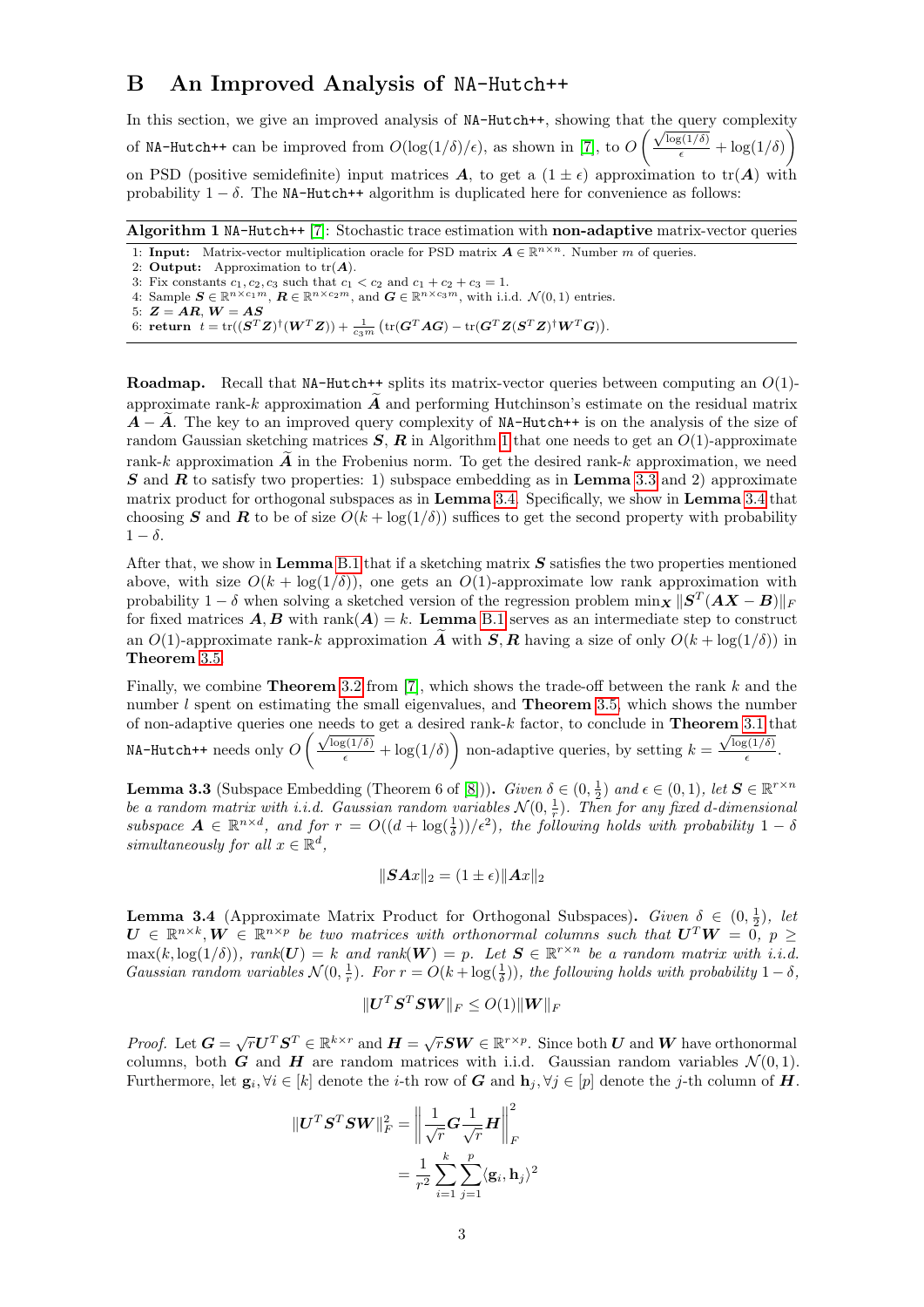$$
= \frac{1}{r^2} \sum_{i=1}^{k} \sum_{j=1}^{p} ||g_i||_2^2 \left\langle \frac{\mathbf{g}_i}{||\mathbf{g}_i||_2}, \mathbf{h}_j \right\rangle^2
$$
  

$$
= \frac{1}{r^2} \sum_{i=1}^{k} ||g_i||_2^2 \left( \sum_{j=1}^{p} \langle \frac{\mathbf{g}_i}{||\mathbf{g}_i||_2}, \mathbf{h}_j \rangle^2 \right)
$$

Since  $\|\frac{\mathbf{g}_i}{\|\mathbf{g}\|_2}\|_2 = 1$ ,  $\langle \frac{\mathbf{g}_i}{\|\mathbf{g}_i\|_2}, \mathbf{h}_j \rangle \sim \mathcal{N}(0, 1)$ . Thus,

$$
\|\boldsymbol{U}^T\boldsymbol{S}^T\boldsymbol{S}\boldsymbol{W}\|_F^2 = \frac{1}{r^2}\sum_{i=1}^k \mathbf{c}_i\cdot\mathbf{d}_i
$$

where  $\mathbf{c}_i \sim \chi^2(r)$ ,  $\mathbf{d}_i \sim \chi^2(p)$ ,  $\forall i \in [k]$ . Note that since **W** has orthonormal columns,  $\|\mathbf{W}\|_F^2 = p$ .

The number r of rows our random sketch matrix  $S$  needs in order to obtain an upper bound on the product of random Gaussian matrices  $SU$  and  $SW$ , up to a constant factor of  $||W||_F$ , depends on the concentration of  $SU$  and  $SW$ . Specifically, to apply the  $\chi^2$  tail bound on some random variable  $\mathbf{v} \sim \chi^2(d)$  from Fact [A.1](#page-1-1) and to get that v concentrates around  $O(1)d$  with probability  $1-\delta$ , the degree d needs to be at least  $\log(1/\delta)$ . Since we require  $p = \text{rank}(W) \ge \log(1/\delta)$ , SW is concentrated with high probability. The concentration of  $SU$  depends on rank $(U) = k$ . To upper bound  $\|(\bm{S}\bm{U})^T(\bm{S}\bm{W})\|_F$ , we consider two cases for k:

**Case I:** Consider the case when  $k \geq \log(\frac{1}{\delta})$ :

Since  $p \ge k \ge \log(\frac{1}{\delta})$ , by **Fact** [A.1,](#page-1-1)  $\forall i \in [k]$ ,

$$
\Pr[\mathbf{d}_i \le O(1)p] \ge 1 - e^{-O(k)}
$$

Since  $r = O(k + \log(1/\delta))$ , by Fact [A.1,](#page-1-1)  $\forall i \in [k]$ ,

$$
\Pr[\mathbf{c}_i \le O(1)k] \ge 1 - e^{-O(k)}
$$

By a union bound over  $2k \chi^2$  random variables,

$$
\Pr\left[\sum_{i=1}^{k} \mathbf{c}_i \cdot \mathbf{d}_i \le O(1) k^2 p\right] \ge 1 - 2k \cdot e^{-O(k)}
$$

Thus with probability  $1 - O(\delta)$ ,

$$
\begin{aligned} \|\boldsymbol{U}^T \boldsymbol{S}^T \boldsymbol{S} \boldsymbol{W}\|_F^2 &= \frac{1}{r^2} \sum_{i=1}^k \mathbf{c}_i \cdot \mathbf{d}_i \\ &\le \frac{1}{r^2} O(1) k^2 p \\ &= \frac{1}{r^2} O(1) k^2 \|\boldsymbol{W}\|_F^2 \end{aligned}
$$

And so  $r = O(k + \log(1/\delta))$  gives  $||US^TSW||_F \leq O(1)||W||_F$  with probability  $1 - \delta$ . **Case II:** Consider the case when  $k < \log(\frac{1}{\delta})$ .

Since  $p \geq \log(\frac{1}{\delta})$ , by **Fact** [A.1,](#page-1-1)  $\forall i \in [k]$ ,

$$
\Pr\left[\mathbf{d}_i \le O(1)p\right] \ge 1 - e^{-O(\log(1/\delta))}
$$

Since  $r = O(k + \log(1/\delta))$ , by Fact [A.1,](#page-1-1)  $\forall i \in [k]$ ,

$$
\Pr\left[\mathbf{c}_i \le O(1)\log(1/\delta)\right] \ge 1 - e^{-O(\log(1/\delta))}
$$

By a union bound over  $2k \chi^2$  random variables, for  $k < \log(1/\delta)$ 

$$
\Pr\left[\sum_{i=1}^k \mathbf{c}_i \cdot \mathbf{d}_i \le O(1) k \log(1/\delta) p\right] \ge 1 - 2k \cdot e^{-O(\log(1/\delta))}
$$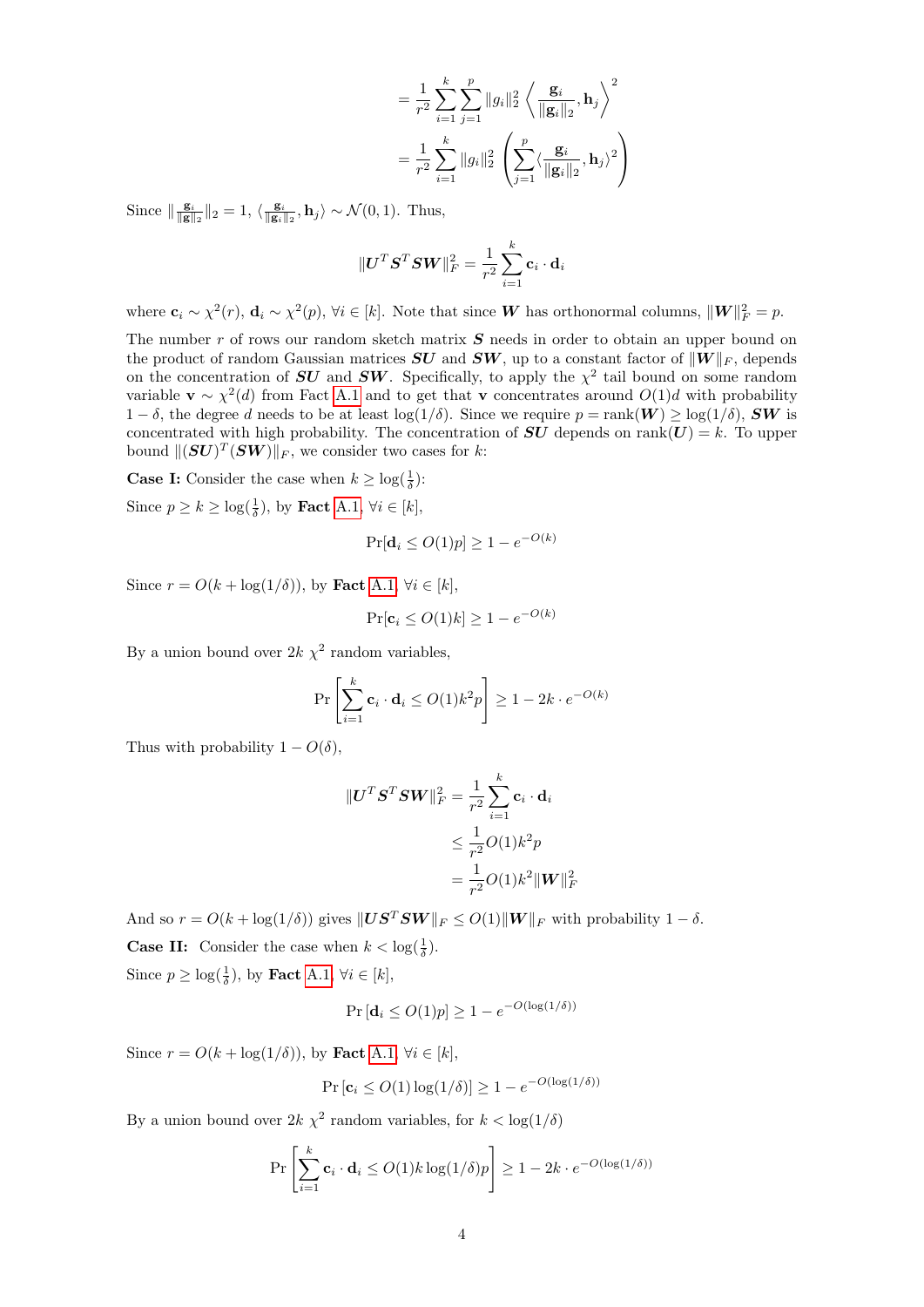Thus with probability  $1 - O(\delta)$ ,

$$
\begin{aligned} \|\boldsymbol{U}^T \boldsymbol{S}^T \boldsymbol{S} \boldsymbol{W}\|_F^2 &= \frac{1}{r^2} \sum_{i=1}^k \mathbf{c}_i \cdot \mathbf{d}_i \\ &\le \frac{1}{r^2} O(1) k \log(1/\delta) p \\ &= \frac{1}{r^2} O(1) k \log(1/\delta) \|\boldsymbol{W}\|_F^2 \end{aligned}
$$

Since  $k < \log(1/\delta)$ ,  $r = O(k + \log(1/\delta))$  in this case gives  $||\mathbf{U}^T\mathbf{S}^T\mathbf{S}\mathbf{W}||_F \leq O(1)||\mathbf{W}||_F$  with probability  $1 - \delta$ .

Combining Case I and Case II allows us to conclude that for  $r = O(k + \log(1/\delta))$ ,  $||\mathbf{U}^T \mathbf{S}^T \mathbf{S} \mathbf{W}||_F \le$  $O(1)\|\boldsymbol{W}\|_F$  with probability  $1 - \delta$ .

 $\Box$ 

<span id="page-4-0"></span>**Lemma B.1** (Upper Bound on Regression Error). Given  $\delta \in (0, \frac{1}{2})$ , let **A**, **B** be matrices that both have n rows and  $rank(A) = k$ . Let  $S \in \mathbb{R}^{n \times r}$  be a random matrix with i.i.d.  $\mathcal{N}(0, \frac{1}{r})$  Gaussian random variables. Let  $\overline{X} = \arg \min_{\mathbf{X}} \| \mathbf{S}^T (\mathbf{A} \mathbf{X} - \mathbf{B}) \|_F$  and  $\mathbf{X}^* = \arg \min_{\mathbf{X}} \| \mathbf{A} \mathbf{X} - \mathbf{B} \|_F$ . For  $r = O(k + \log(1/\delta))$ , the following holds with probability  $1 - \delta$ ,

$$
\|\boldsymbol A\widetilde{\boldsymbol X} - \boldsymbol B\|_F \leq O(1)\|\boldsymbol A\boldsymbol X^* - \boldsymbol B\|_F
$$

*Proof.* Consider an orthonormal basis U for the column span of A. Let  $\tilde{Y} = \arg \min_{Y} \|SUY - SB\|_2$ and  $Y^* = \arg\min_{Y} \|UY - B\|_2$ . By the normal equations, the solutions to the two least squares problems are  $\tilde{\boldsymbol{Y}} = (\boldsymbol{S}\boldsymbol{U})^{\dagger} \boldsymbol{S} \boldsymbol{B}^1$  $\tilde{\boldsymbol{Y}} = (\boldsymbol{S}\boldsymbol{U})^{\dagger} \boldsymbol{S} \boldsymbol{B}^1$  and  $\boldsymbol{Y}^* = \boldsymbol{U}^T \boldsymbol{B}$ .

We first show that  $||\boldsymbol{U}\widetilde{\boldsymbol{Y}} - \boldsymbol{B}||_F \leq O(1)||\boldsymbol{U}\boldsymbol{Y}^* - \boldsymbol{B}||_F$ .

$$
\|U\widetilde{Y} - B\|_{F}^{2} = \|UY^{*} - B\|_{F}^{2} + \|U\widetilde{Y} - UY^{*}\|_{F}^{2}
$$
  
\n
$$
= \|UY^{*} - B\|_{F}^{2} + \|\widetilde{Y} - Y^{*}\|_{F}^{2}
$$
  
\n
$$
= \|UY^{*} - B\|_{F}^{2} + \|(SU)^{\dagger}SB - U^{T}B\|_{F}^{2}
$$
  
\n
$$
= \|UY^{*} - B\|_{F}^{2} + \|(SU)^{\dagger}SB - U^{T}B\|_{F}^{2}
$$
  
\n
$$
= \|UY^{*} - B\|_{F}^{2} + \|(U^{T}S^{T}SU)^{-1}U^{T}S^{T}SB - U^{T}B\|_{F}^{2}
$$
  
\n(Since *U* has orthonormal columns)

Since S is a matrix with i.i.d.  $\mathcal{N}(0, \frac{1}{r})$  Gaussian random variables, by **Fact** [3.3,](#page-2-2) for any vector  $v \in \mathbb{R}^n$ , with probability  $1 - \delta$  and for some fixed constant  $\epsilon_1 \in (0, 1)$ ,  $||SUv||_2 = (1 \pm \epsilon_1) ||Uv||_2$ . This implies the singular values of  $SU$  are in the range  $[1 - \epsilon_1, 1 + \epsilon_1]$ . Thus,

$$
\begin{aligned} \|U\widetilde{Y}-B\|_F^2 &\leq \|UY^* - B\|_F^2 + O(1) \| (U^T S^T S U) ((U^T S^T S U)^{-1} U^T S^T S B - U^T B) \|_F^2 \\ &= \|UY^* - B\|_F^2 + O(1) \| U^T S^T S B - U^T S^T S U U^T B \|_F^2 \\ &= \|UY^* - B\|_F^2 + O(1) \| U^T S^T S (B - U Y^*) \|_F^2 \end{aligned}
$$

Consider  $p = \text{rank}(\boldsymbol{U}\boldsymbol{Y}^* - \boldsymbol{B})$ . If  $p = O(k)$ , then  $\text{rank}(\boldsymbol{B}) = O(k)$ . For  $r = O(k)$ , we can use S to reconstruct A and B. In this case,  $\widetilde{X} = X^*$  and so  $||U\widetilde{Y} - B||_F \leq O(1)||UY^* - B||_F$ . If  $p = O(\log(1/\delta))$ , then rank $(B) = O(k + \log(1/\delta))$ . For  $r = O(k + \log(1/\delta))$ , we can again use S to reconstruct A and B and get  $||U\tilde{Y} - B||_F \leq O(1)||UY^* - B||_F$ .

Now consider  $p \ge \max(k, \log(1/\delta))$ . First note that  $B - UY^* = B - UU^T B = (I - UU^T B)$ , where U has orthonormal columns and thus,  $UU^T$  is the projection matrix onto the column span col $(U)$  of U. We have  $(B - UY^*) \perp col(U)$ . Second, we can w.l.o.g. assume that  $UY^* - B$  has orthonormal columns; indeed, otherwise let  $U'R' = B-UY^*$  be the QR decomposition where  $U'$  is an orthonormal basis for col $(B - UY^*)$ . Then  $\|U^TS^TS(B - UY^*)\|_F^2 = \|U^TS^TSU'R'\|_F^2 = \|U^TS^TSU'\|_F^2$ .

Applying **Lemma** [3.4,](#page-2-3) with probability  $1 - O(\delta)$ ,

$$
\|\boldsymbol{U\widetilde{Y}}-\boldsymbol{B}\|_F^2\leq\|\boldsymbol{U\boldsymbol{Y}}^*-\boldsymbol{B}\|_F^2+O(1)\|\boldsymbol{U\boldsymbol{Y}}^*-\boldsymbol{B}\|_F^2
$$

<span id="page-4-1"></span><sup>&</sup>lt;sup>1</sup><sup>†</sup> denotes the Moore-Penrose pseudoinverse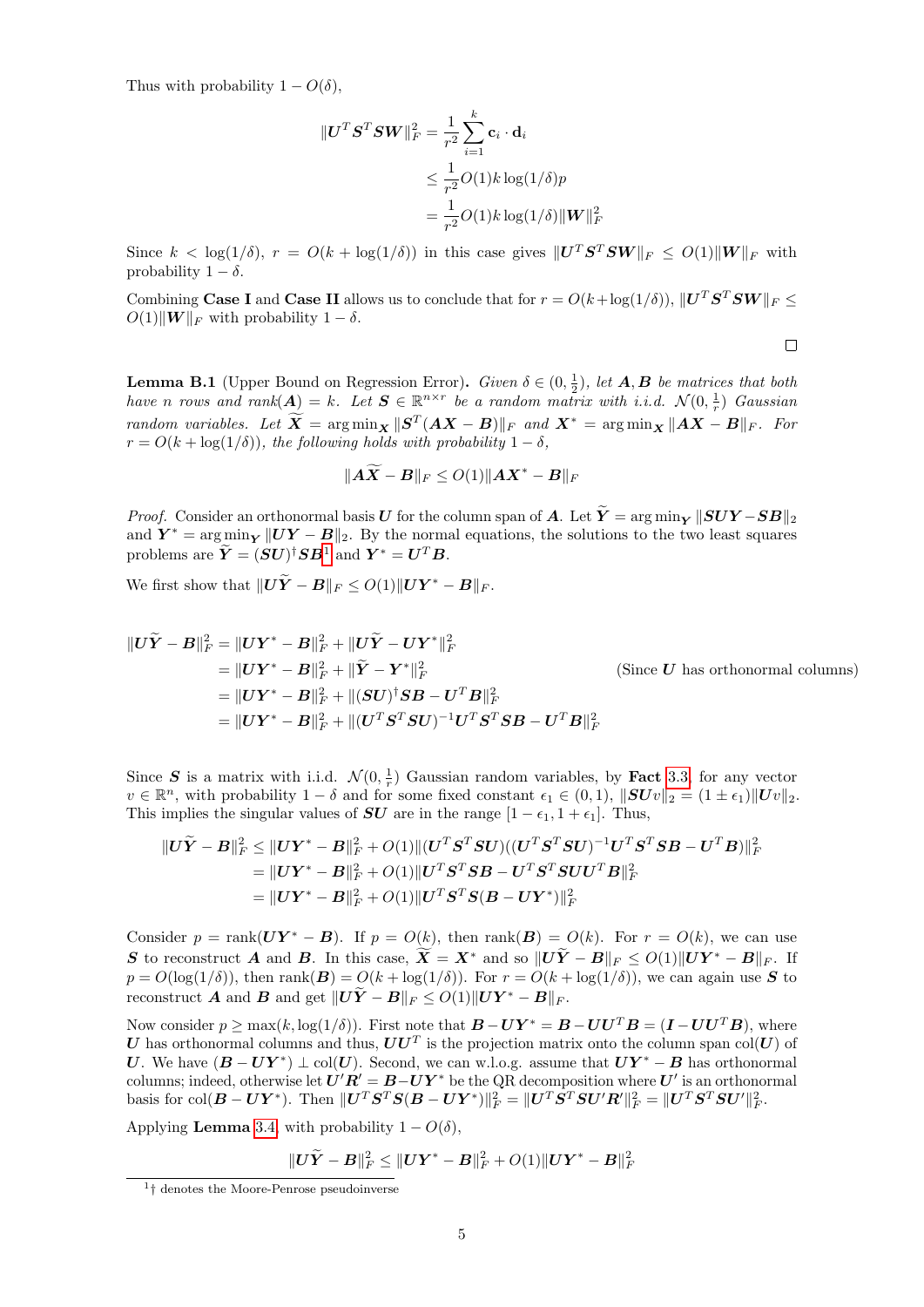$$
= O(1) \Vert \boldsymbol{U} \boldsymbol{Y}^* - \boldsymbol{B} \Vert_F^2
$$

This concludes that  $||U\widetilde{Y} - B||_F \leq O(1)||UY^* - B||_F$ .

Finally, consider the QR decomposition of  $A = UR$  where U is an orthonormal basis for the column span of **A** and **R** is an arbitrary matrix. Let  $\overline{X} = \arg \min_{\mathbf{x}} ||\mathbf{S} \mathbf{A} \mathbf{X} - \mathbf{S} \mathbf{B}||_2$  and  $\mathbf{X}^* = ||\mathbf{A} \mathbf{X} - \mathbf{B}||_2$ . Note that

$$
\min_{\mathbf{X}}\|{\boldsymbol S}{\boldsymbol A}{\boldsymbol X}-{\boldsymbol S}{\boldsymbol B}\|_F=\min_{\mathbf{Y}}\|{\boldsymbol S}{\boldsymbol U}{\boldsymbol R}{\boldsymbol Y}-{\boldsymbol S}{\boldsymbol B}\|_F=\min_{\mathbf{Y}}\|{\boldsymbol S}{\boldsymbol U}{\boldsymbol Y}-{\boldsymbol S}{\boldsymbol B}\|_F
$$
  

$$
\min_{\mathbf{X}}\|{\boldsymbol A}{\boldsymbol X}-{\boldsymbol B}\|_F=\min_{\mathbf{Y}}\|{\boldsymbol U}{\boldsymbol R}{\boldsymbol Y}-{\boldsymbol B}\|_F=\min_{\mathbf{Y}}\|{\boldsymbol U}{\boldsymbol Y}-{\boldsymbol B}\|_F
$$

Thus,

$$
\|\widetilde{A X} - B\|_F = \|U\widetilde{Y} - B\|_F \leq O(1)\|UY^* - B\|_F = O(1)\|AX^* - B\|_F
$$

The following Theorem and its proof follows **Theorem 4.7** of [\[9\]](#page-13-8), except that: 1) to get a rank k approximation to the matrix  $\bm{A}$ , the number of columns in the sketching matrices  $\bm{S}$  and  $\bm{R}$  was required to be  $m = O(k \log(\frac{1}{\delta}))$  in **Theorem 4.7** of [\[9\]](#page-13-8); 2)  $S$  and  $R$  in **Theorem 4.7** of [9] are random sign matrices. By applying **Lemma** [B.1,](#page-4-0) we show that this number  $m$  can be reduced to  $O(k + \log(\frac{1}{\delta}))$ , and consider a specific application to PSD matrices.

<span id="page-5-0"></span>**Theorem 3.5.** Let  $A \in \mathbb{R}^{n \times n}$  be an arbitrary PSD matrix. Let  $A_k = \arg \min_{rank \cdot kA_k} ||A - A_k||_F$ be the optimal rank-k approximation to A in Frobenius norm. If  $S \in \mathbb{R}^{n \times m}$  and  $\mathbf{R} \in \mathbb{R}^{n \times cm}$  are random matrices with i.i.d.  $\mathcal{N}(0,1)$  entries for some fixed constant  $c > 0$  with  $m = O(k + \log(1/\delta)),$ then with probability  $1 - \delta$ , the matrix  $\tilde{A} = (AR)(S<sup>T</sup> AR)<sup>\dagger</sup> (AS)<sup>T</sup>$  satisfies

$$
||A - A||_F \le O(1)||A - A_k||_F
$$

*Proof.* First, we consider S to be a random matrix with i.i.d.  $\mathcal{N}(0, \frac{1}{m})$  entries and R to be a random matrix with i.i.d.  $\mathcal{N}(0, \frac{1}{cm})$  entries.

 $\text{Consider } \widetilde{\bm{X}} = \arg \min_{\bm{X}} \|\bm{S}^T \bm{A} \bm{R} \bm{X} - \bm{S}^T \bm{A} \|_F = (\bm{S}^T \bm{A} \bm{R})^\dagger \bm{S}^T \bm{A}$ and  $\mathbf{X}^* = \arg \min_{\mathbf{X}} \| \mathbf{A}\mathbf{R}\mathbf{X} - \mathbf{A} \|_F$ . By Lemma [B.1,](#page-4-0) with probability  $1 - \delta$ ,

$$
\|\boldsymbol{A}\boldsymbol{R}\boldsymbol{\widetilde{X}}-\boldsymbol{A}\|_F\leq O(1)\|\boldsymbol{A}\boldsymbol{R}\boldsymbol{X}^*-\boldsymbol{A}\|_F
$$

Now let  $A_k = \arg \min_{\text{rank } k} A_k ||A - A_k||_F$  be the optimal rank-k approximation to A.  $\text{Consider } \boldsymbol{X}_{opt} = \arg \min_{\boldsymbol{X}} \| \boldsymbol{X} \boldsymbol{A}_k - \boldsymbol{A} \|_F \text{ and } \boldsymbol{X}' = \arg \min_{\boldsymbol{X}} \| \boldsymbol{X} \boldsymbol{A}_k \boldsymbol{R} - \boldsymbol{A} \boldsymbol{R} \|_F = (\boldsymbol{A} \boldsymbol{R}) (\boldsymbol{A}_k \boldsymbol{R})^\dagger.$ By **Lemma** [B.1](#page-4-0) again, with probability  $1 - \delta$ ,

$$
\begin{aligned} \| \boldsymbol{X}' \boldsymbol{A}_k - \boldsymbol{A} \|_F &= \| (\boldsymbol{A}\boldsymbol{R}) (\boldsymbol{A}_k \boldsymbol{R})^\dagger \boldsymbol{A}_k - \boldsymbol{A} \|_F \\ &\le O(1) \| \boldsymbol{X}_{opt} \boldsymbol{A}_k - \boldsymbol{A} \|_F = O(1) \| \boldsymbol{A} - \boldsymbol{A}_k \|_F \end{aligned}
$$

This implies a good rank-k approximation exists in the column span of  $AR$ . We now have with probability  $1 - \delta$ ,

$$
\|\boldsymbol A\boldsymbol R\boldsymbol X^*-\boldsymbol A\|_F\leq \|(\boldsymbol A\boldsymbol R)(\boldsymbol A_k\boldsymbol R)^\dagger\boldsymbol A_k-\boldsymbol A\|_F\leq O(1)\|\boldsymbol A-\boldsymbol A_k\|_F
$$

Thus by a union bound, with probability  $1 - 2\delta$ ,

$$
\|AR(S^TAR)^{\dagger}S^T A - A\|_F = \|AR\widetilde{X} - A\|_F
$$
  
\n
$$
\leq O(1) \|ARX^* - A\|_F
$$
  
\n
$$
\leq O(1) \|A - A_k\|_F
$$

Since we consider PSD  $\boldsymbol{A}, \boldsymbol{S}^T \boldsymbol{A} = (\boldsymbol{A}\boldsymbol{S})^T$ . Let  $\tilde{\boldsymbol{A}} = (\boldsymbol{A}\boldsymbol{R})(\boldsymbol{S}^T \boldsymbol{A} \boldsymbol{R})^{\dagger} (\boldsymbol{A}\boldsymbol{S})^T$ , it follows that with probability  $1 - 2\delta$ ,

$$
\|\boldsymbol{A} - \tilde{\boldsymbol{A}}\|_F \le O(1) \|\boldsymbol{A} - \boldsymbol{A}_k\|_F
$$

Let  $S' = \sqrt{m}S$  and  $R' = \sqrt{cm}R$  so that both  $S'$  and  $R'$  have i.i.d.  $\mathcal{N}(0,1)$  entries. Notice that  $(\mathbf{A}\mathbf{R}')(\mathbf{S}'^T\mathbf{A}\mathbf{R}')^{\dagger}(\mathbf{A}\mathbf{S}')^T = (\mathbf{A}\mathbf{R})(\mathbf{S}^T\mathbf{A}\mathbf{R})^{\dagger}(\mathbf{A}\mathbf{S})^T$ . Thus  $\mathbf{S}, \mathbf{R}$  can be chosen to both be random matrices with i.i.d.  $\mathcal{N}(0, 1)$  entries. The theorem follows after adjusting  $\delta$  by a constant factor.  $\Box$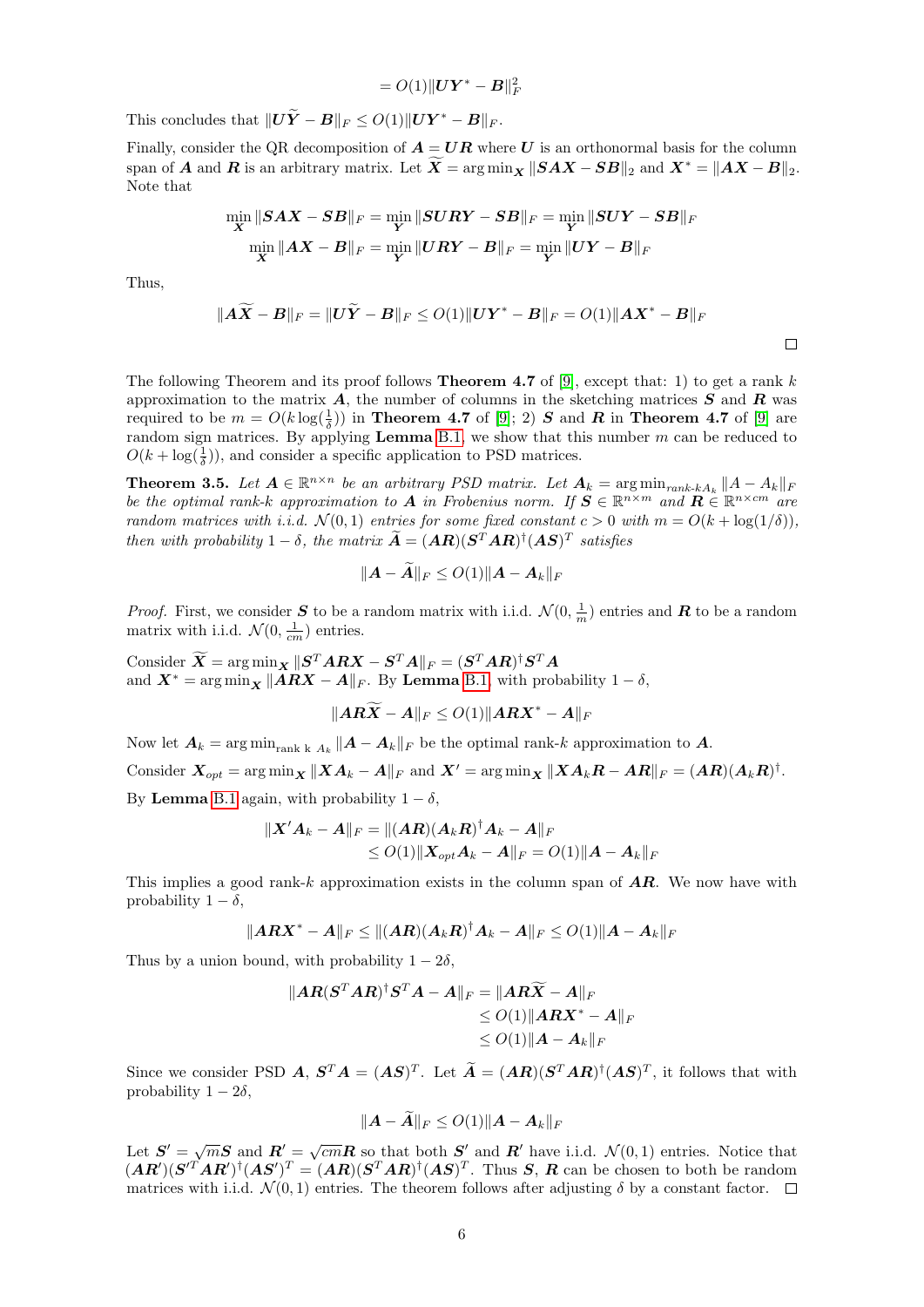<span id="page-6-0"></span>**Theorem 3.2** (Theorem 4 of [\[7\]](#page-13-6)). Let  $A \in \mathbb{R}^{d \times d}$  be PSD,  $\delta \in (0, \frac{1}{2})$ ,  $l \in \mathbb{N}$ ,  $k \in \mathbb{N}$ . Let  $\widetilde{A}$ and  $\Delta$  be any matrices with  $tr(A) = tr(\widetilde{A}) + tr(\Delta)$  and  $\|\Delta\|_F \leq O(1)\|A - A_k\|_F$  where  $A_k =$  $\argmin_{rank\; k} \frac{1}{n_k} \|\bm A - \bm A_k\|_F$ . Let  $H_l(\bm M)$  denote Hutchinson's trace estimator with l queries on matrix M. For fixed constants c, C, if  $l \geq c \log(\frac{1}{\delta})$ , then with probability  $1 - \delta$ ,  $Z = \text{tr}(\widetilde{A}) + H_l(\Delta)$ ,

$$
|Z - \text{tr}(\boldsymbol{A})| \leq C \sqrt{\frac{\log(1/\delta)}{kl}} \cdot \text{tr}(\boldsymbol{A})
$$

<span id="page-6-1"></span>**Theorem 3.1.** Let  $A$  be a PSD matrix. If NA-Hutch++ is implemented with

$$
m = O\left(\frac{\sqrt{\log(1/\delta)}}{\epsilon} + \log(1/\delta)\right)
$$

matrix-vector multiplication queries, then with probability  $1 - \delta$ , the output of MA-Hutch++, t, satisfies  $(1 - \epsilon)\text{tr}(\boldsymbol{A}) \le t \le (1 + \epsilon)\text{tr}(\boldsymbol{A}).$ 

*Proof.* Set  $k = l = O($  $\sqrt{\log(1/\delta)}$  $\frac{\frac{3(10)}{2}}{\epsilon}$ ).

Consider  $\widetilde{A} = (AR)(S^{T}AR)^{\dagger}(AS)^{T}$ , where  $S \in \mathbb{R}^{n \times s}, R \in \mathbb{R}^{n \times r}$  are both random matrices with i.i.d.  $\mathcal{N}(0, 1)$  entries, and  $\Delta = A - \widetilde{A}$ .

By **Theorem** [3.5,](#page-5-0) for  $s = r = O(k + \log(1/\delta)) = O(k)$  $\frac{\sqrt{\log(1/\delta)}}{\epsilon} + \log(1/\delta)$ , with probability  $1 - \delta$ ,  $\|\mathbf{\Delta}\|_F \leq O(1) \cdot \| \mathbf{A} - \mathbf{A}_k \|_F$ 

Thus for the output of NA-Hutch++, t, by Theorem [3.2](#page-6-0) and a union bound, with probability  $1 - 2\delta$ ,

$$
|t - \text{tr}(\bm{A})| \leq \epsilon \cdot \text{tr}(\bm{A})
$$

The total number of non-adaptive queries NA-Hutch++ needs is

$$
m = s + r + l = O\left(\frac{\sqrt{\log(1/\delta)}}{\epsilon} + \log(1/\delta)\right).
$$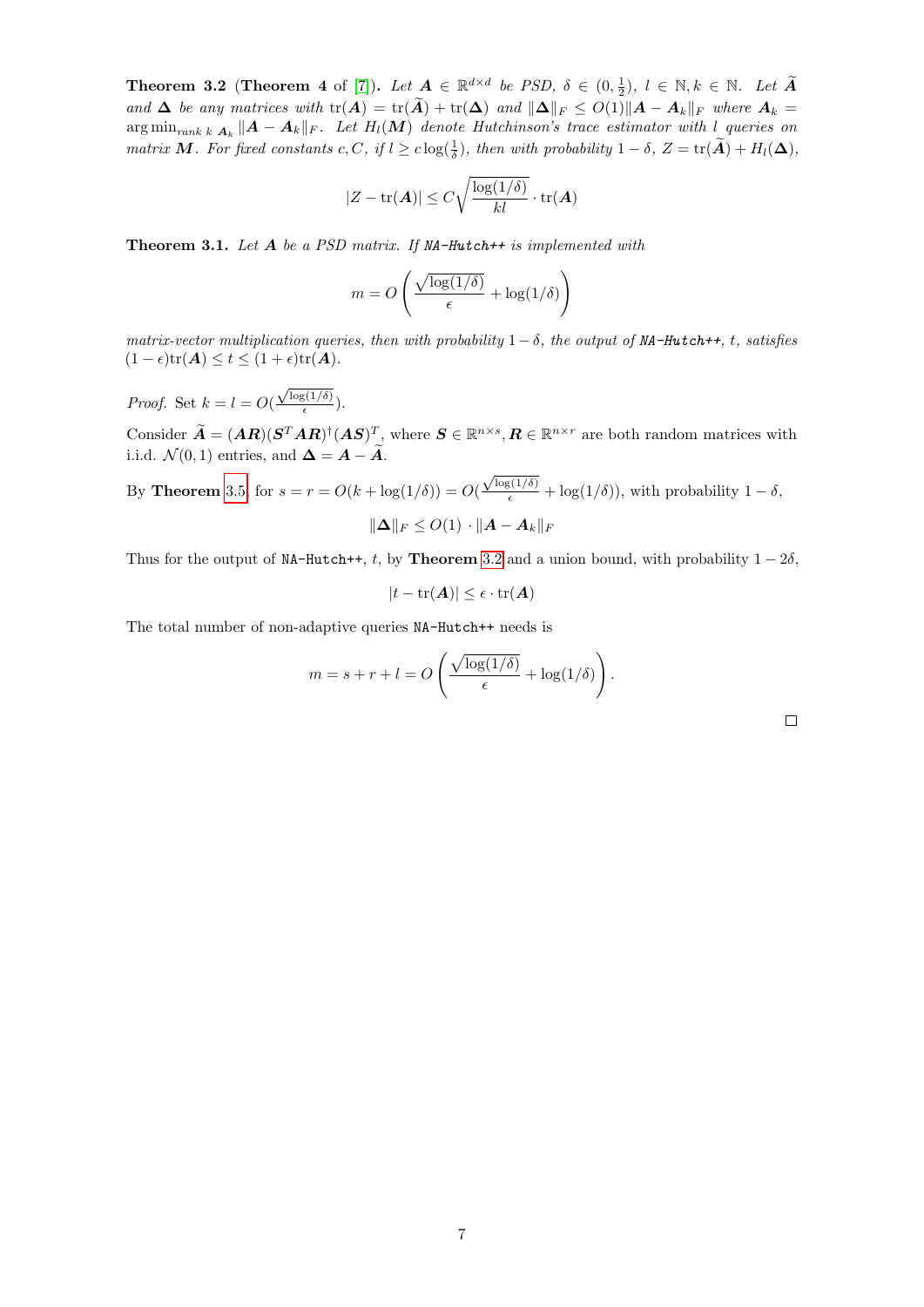#### <span id="page-7-0"></span>C Lower Bounds

In this section, we show that a query complexity of  $O\left(\frac{\sqrt{\log(1/\delta)}}{\epsilon} + \log(1/\delta)\right)$  is tight for any nonadaptive trace estimation algorithm, up to a  $O(\log \log(1/\delta))$  factor, stated in **Theorem** [4.1.](#page-7-2) The analysis considers two separate cases: for small  $\epsilon$ , we show the term  $O\left(\frac{\sqrt{\log(1/\delta)}}{\epsilon}\right)$  $\epsilon$  is tight in Section [C.1,](#page-7-1) and for any  $\epsilon$ , we show the term  $O(\log(1/\delta))$  is tight up to a  $O(\log \log(1/\delta))$  factor in Section [C.2.](#page-8-0) When combined, these two lower bounds handle arbitrary  $\epsilon$ , since the latter lower bound dominates precisely when the former lower bound does not apply.

Our hard distribution consists of shifted Wigner matrices and exploits the symmetry and concentration properties of the Gaussian ensemble.

<span id="page-7-2"></span>**Theorem 4.1** (Lower Bound for Non-Adaptive Queries). Let  $\epsilon \in (0,1)$ . Any algorithm that accesses a real PSD matrix A through matrix-vector multiplication queries  $Aq_1, Aq_2, \ldots, Aq_m$ . where  $\mathbf{q}_1, \ldots, \mathbf{q}_m$  are real-valued, non-adaptively chosen vectors, requires

$$
m = \Omega \left( \frac{\sqrt{\log(1/\delta)}}{\epsilon} + \frac{\log(1/\delta)}{\log \log(1/\delta)} \right)
$$

queries to output an estimate t such that with probability at least  $1-\delta$ ,  $(1-\epsilon)\text{tr}(\mathbf{A}) \le t \le (1+\epsilon)\text{tr}(\mathbf{A})$ .

*Proof of Theorem [4.1.](#page-7-2)* For small  $\epsilon = O(1/\sqrt{\log(1/\delta)})$ , note that the first term  $\sqrt{\log(1/\delta)}$ Proof of Theorem 4.1. For small  $\epsilon = O(1/\sqrt{\log(1/\delta)})$ , note that the first term  $\frac{\sqrt{\log(1/\delta)}}{\epsilon}$  dominates.<br>Theorem [4.2](#page-7-3) (see Section [C.1\)](#page-7-1) shows any algorithm needs  $\Omega\left(\frac{\sqrt{\log(1/\delta)}}{\epsilon}\right)$  non-adaptive queries in  $\epsilon$  non-adaptive queries in this case.

For  $\epsilon > 1/\sqrt{\log(1/\delta)}$ , note that the second term  $\log(1/\delta)$  dominates. **Theorem** [4.3](#page-8-1) (see Section [C.2\)](#page-8-0) shows any algorithm needs  $\Omega(\frac{\log(1/\delta)}{\log \log(1/\delta)})$  non-adaptive queries for any  $\epsilon \in (0,1)$ .

The two cases combined imply an  $\Omega \left( \frac{\sqrt{\log(1/\delta)}}{\epsilon} + \frac{\log(1/\delta)}{\log \log(1/\delta)} \right)$  lower bound.  $\Box$  $\log \log(1/\delta)$ 

#### <span id="page-7-1"></span>C.1 Case 1: Lower Bound for Small  $\epsilon$

Suppose that we draw a matrix  $G \in \mathbb{R}^{n \times n}$  from the Gaussian distribution and try to learn the entries of the matrix via matrix-vector queries. After a few queries, it turns out that the conditional distribution of the remaining matrix is also Gaussian-distributed, no matter how the queries are chosen. This nice property allows concise reasoning for lower bounding the remaining uncertainty of the matrix, even after seeing a few query results.

<span id="page-7-4"></span>**Lemma C.1.** (Conditional Distribution [Lemma 3.4 of [\[10\]](#page-13-9)]) Let  $G \sim \mathcal{N}(n)$  be as in Definition [A.1](#page-1-2) and suppose our matrix is  $W = (G + G^{\top})/2$ . Suppose we have any sequence of vector queries,  $v_1, ..., v_T$ , along with responses  $w_i = Wv_i$ . Then, conditioned on our observations, there exists a rotation matrix  $V$ , independent of  $w_i$ , such that

$$
\boldsymbol{V}\boldsymbol{W}\boldsymbol{V}^{\top}=\begin{bmatrix} Y_1 & Y_2^{\top} \\ Y_2 & \widetilde{\boldsymbol{W}} \end{bmatrix}
$$

where  $Y_1, Y_2$  are deterministic and  $\widetilde{\mathbf{W}} = (\widetilde{\mathbf{G}} + \widetilde{\mathbf{G}}^{\top})/2$ , where  $\widetilde{\mathbf{G}} \sim \mathcal{N}(n - T)$ .

<span id="page-7-3"></span>**Theorem 4.2** (Lower Bound for Small  $\epsilon$ ). For any PSD matrix **A** and all  $\epsilon = O(1/\sqrt{\log(1/\delta)})$ , any algorithm that succeeds with probability at least  $1 - \delta$  in outputting an estimate t such that  $(1 - \epsilon)\text{tr}(\mathbf{A}) \le t \le (1 + \epsilon)\text{tr}(\mathbf{A}),$  requires

$$
m = \Omega(\sqrt{\log(1/\delta)}/\epsilon)
$$

matrix-vector queries.

Proof. By standard minimax arguments, it suffices to construct a hard distribution for any deterministic algorithm.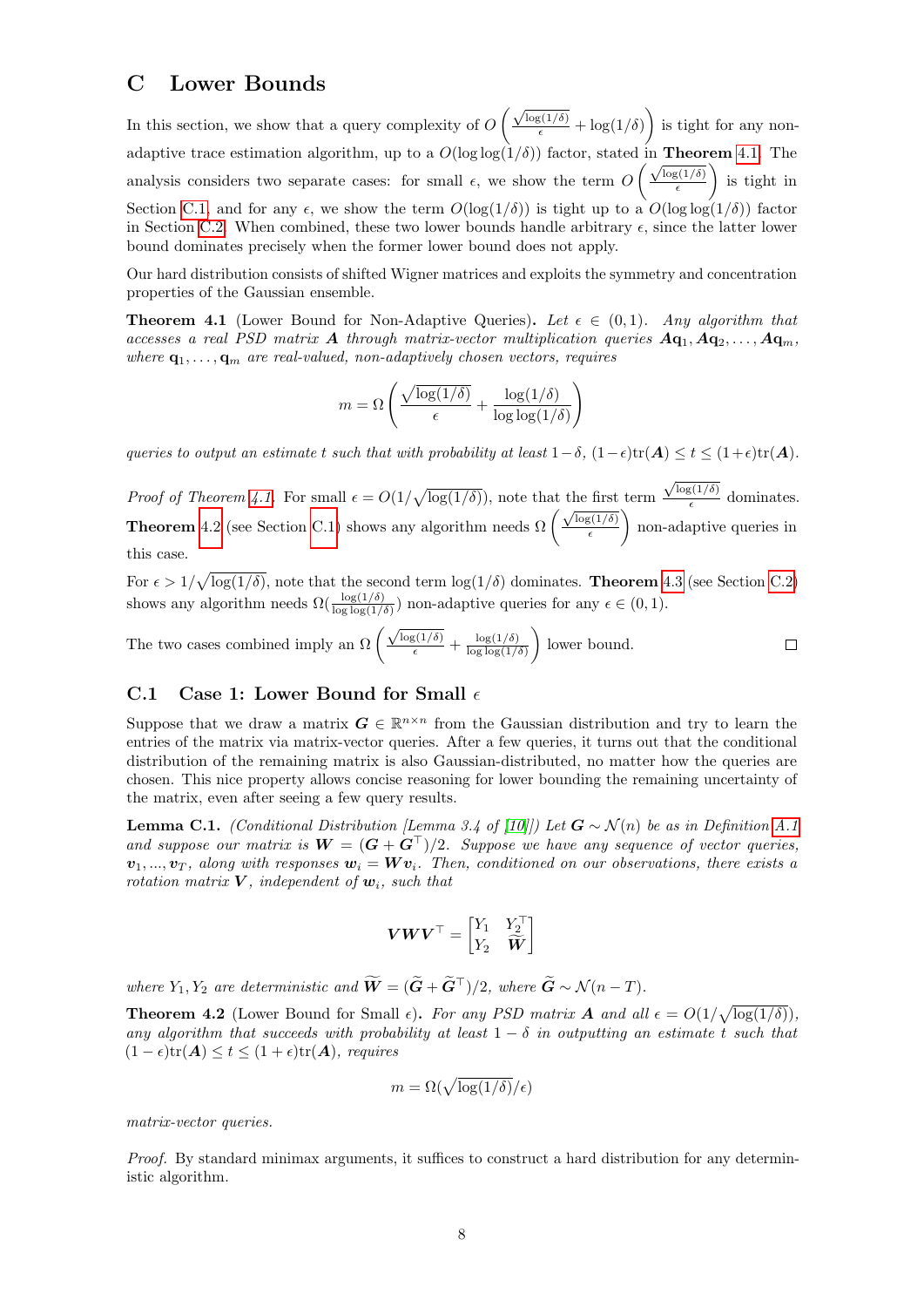Consider  $G \sim \mathcal{N}(n)$  for  $n = \Omega(\log(1/\delta))$ . From concentration of the singular values of large Gaussian matrices (Lemma [A.2\)](#page-1-3), with probability at least  $1 - \delta/10$  we have  $\|\mathbf{G}\|_{op} \leq C\sqrt{n}$  for some absolute constant C.

Therefore, consider the family of matrices  $W = I + \frac{1}{2C\sqrt{n}}(G + G^{\top})$ . From our bound on  $||G||_{op}$ , with probability at least  $1 - \delta/10$ , W is positive semi-definite and symmetric. Furthermore, since  $tr(G) \sim N(0, n)$ , we see that  $tr(W) \leq 2n$  with probability at least  $1 - \delta/10$ .

We set the multiplicative error to  $\epsilon =$  $\sqrt{\log(1/\delta)}$  $\frac{g(1/\theta)}{n}$  and it suffices to show that if we see only  $n/2$ queries, we can compute  $tr(W)$  up to additive error at best  $c\sqrt{\log(1/\delta)}$  with probability at least  $1 - \delta$ , for some  $c = \Omega(1)$ . By Lemma [C.1,](#page-7-4) we see that conditioned on the queries, our matrix W can be decomposed into a determined part and a Gaussian submatrix  $\tilde{W} = \frac{1}{2C\sqrt{n}}(\tilde{G} + \tilde{G}^{\top})$ , where

 $\ddot{G} \sim \mathcal{N}(n/2).$ 

Therefore, our conditional distribution of the trace of  $W$  is, up to a deterministic shift, the same as the distribution of  $\tilde{W}$ , which is simply a Gaussian with variance  $1/C^2$ . Since we must determine a Gaussian of constant variance up to an additive error of  $c\sqrt{\log(1/\delta)}$  with probability at least  $1-\delta$ , we conclude that  $c = \Omega(1)$ .  $\Box$ 

#### <span id="page-8-0"></span>C.2 Case 2: Lower Bound for Every  $\epsilon$

We give a general  $\Omega(\frac{\log(1/\delta)}{\log \log(1/\delta)})$  lower bound, that holds for every  $\epsilon \in (0,1)$ , on the query complexity for non-adaptive trace estimation algorithms stated in Theorem [4.3.](#page-8-1) The proof of Theorem [4.3](#page-8-1) is via a reduction to a distribution testing problem in Problem [4.4,](#page-9-0) whose hardness (in terms of query complexity) is shown in Lemma [4.5.](#page-9-1)

<span id="page-8-1"></span>**Theorem 4.3** (Lower Bound on Non-adaptive Queries for PSD Matrices). Let  $\epsilon \in (0,1)$ . Any algorithm that accesses a real, PSD matrix A through matrix-vector queries  $Aq_1, Aq_2, \ldots, Aq_m$ , where  $\mathbf{q}_1, \ldots, \mathbf{q}_m$  are real-valued non-adaptively chosen vectors, requires

$$
m = \Omega\left(\frac{\log(1/\delta)}{\log\log(1/\delta)}\right)
$$

to output an estimate t such that with probability at least  $1 - \delta$ ,  $(1 - \epsilon)tr(\mathbf{A}) \le t \le (1 + \epsilon)tr(\mathbf{A})$ .

Proof. The proof is via reduction to a distribution testing problem stated in **Problem** [4.4.](#page-9-0) Given a real, PSD input matrix  $\vec{A}$ , let  $\vec{A}$  be an algorithm that uses m non-adaptive matrix-vector queries and outputs a trace estimation t of **A** such that for some  $\epsilon \in (0,1)$ , with probability at least  $1-\delta$ ,  $(1 - \epsilon)\text{tr}(\boldsymbol{A}) \le t \le (1 + \epsilon)\text{tr}(\boldsymbol{A}).$ 

Consider  $n = \log(1/\delta)$ . Let  $Z_i, \forall i \in [n]$  be the *i*-th diagonal entry of  $W \sim \mathcal{W}(n) = G + G^T$  as in Definition [A.1.](#page-1-2) Note that G has i.i.d.  $\mathcal{N}(0, 1)$  entries, and that the diagonal of G and  $G<sup>T</sup>$  are the same. This implies  $Z_i \sim \mathcal{N}(0, 4)$ .

Since the  $Z_i$  are i.i.d.,

$$
\operatorname{tr}(\boldsymbol{W}) = \sum_{i=1}^{n} Z_i \sim \mathcal{N}(0, 4n) = \mathcal{N}(0, 4\log(1/\delta))
$$

By Fact [A.3,](#page-1-4)

$$
\Pr[\mathrm{tr}(\boldsymbol{W}) \ge 2\sqrt{2}\log(1/\delta)] \le \delta
$$

$$
\Pr[\mathrm{tr}(\boldsymbol{W}) \le -2\sqrt{2}\log(1/\delta)] \le \delta
$$

For a unit vector  $\frac{\mathbf{g}}{\|\mathbf{g}\|_2} \in \mathbb{R}^n$ ,

$$
\text{tr}\left(\frac{\mathbf{g}}{\|\mathbf{g}\|_2} \frac{\mathbf{g}^T}{\|\mathbf{g}\|_2}\right) = \left\| \frac{\mathbf{g}}{\|\mathbf{g}\|_2} \right\|_2^2 = 1
$$

Let **B** be the random matrix generated from distribution  $P$  or  $Q$  in **Problem** [4.4.](#page-9-0) First, we claim that with probability at least  $1 - 4\delta$ , **B** is a PSD matrix. Note that  $C \log^{3/2}(\frac{1}{\delta}) \cdot \frac{1}{\|\mathbf{g}\|_2^2} \mathbf{g} \mathbf{g}^T$  is PSD. Thus it suffices to show  $W + 6\sqrt{\log(\frac{1}{\delta})}\mathbf{I}$  is PSD with high probability.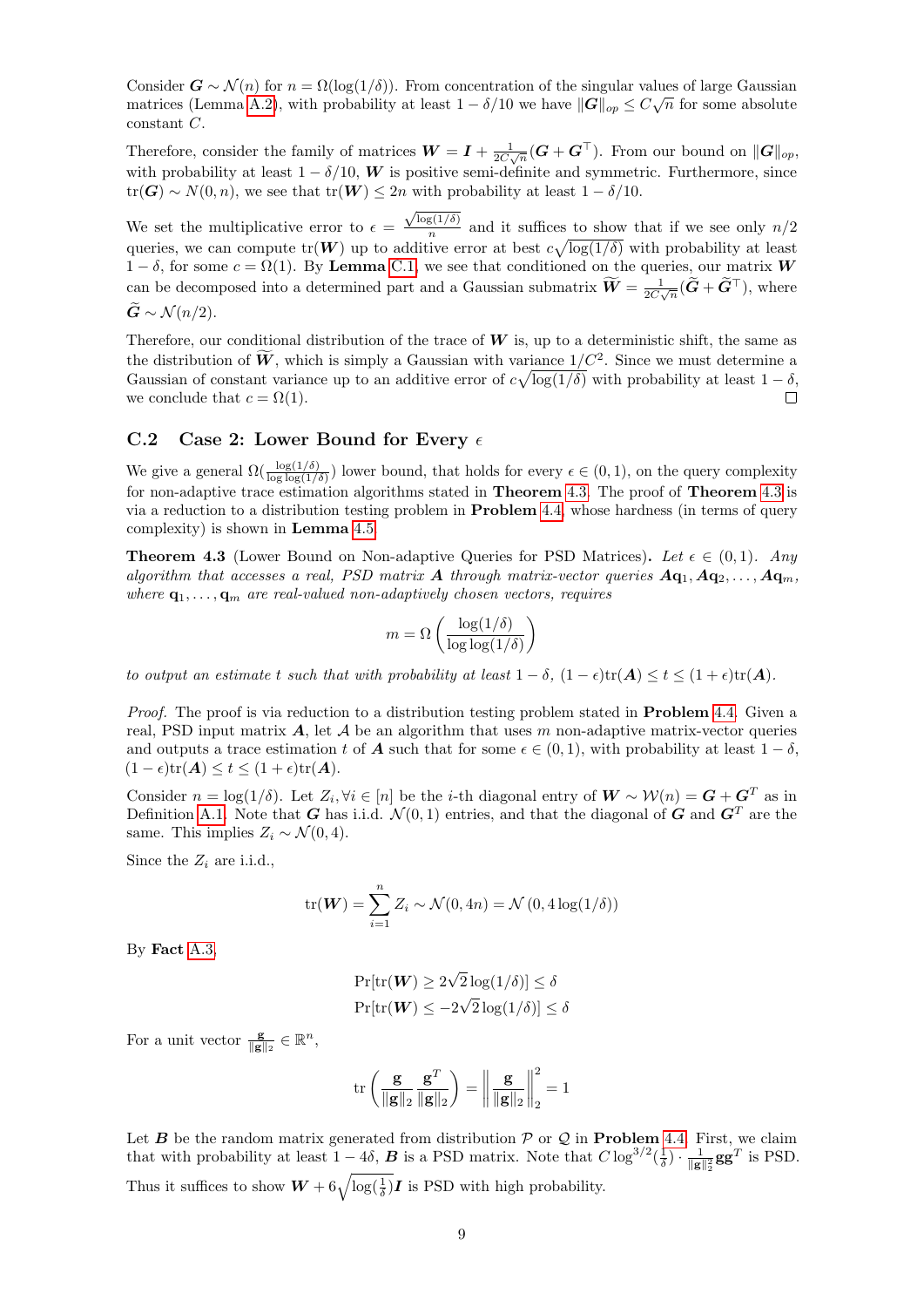By **Lemma** [A.2,](#page-1-3) with probability  $1 - 2\delta$ ,

$$
\|\boldsymbol{G}\|_{op} \leq 3\sqrt{\log(1/\delta)}
$$

By the triangle inequality and a union bound, with probability  $1 - 4\delta$ ,

$$
\|\boldsymbol{W}\|_{op}=\|\boldsymbol{G}+\boldsymbol{G}^T\|_{op}\leq 6\sqrt{\log(1/\delta)}
$$

This implies  $W + 6\sqrt{\log(\frac{1}{\delta})}I$  is PSD with probability  $1 - 4\delta$ . If  $\mathbf{B} \sim \mathcal{P}$ , with probability at least  $1 - \delta$ ,

tr(**B**) = C log<sup>3/2</sup>(1/δ) + tr(**W**) + 6 log<sup>3/2</sup>(1/δ)  
\n
$$
\geq (C + 6) log^{3/2}(1/δ) - 2\sqrt{2} log(1/δ)
$$

If  $\mathbf{B} \sim \mathcal{Q}$ , with probability at least  $1 - \delta$ ,

$$
\text{tr}(\boldsymbol{B}) = \text{tr}(\boldsymbol{W}) + 6 \log^{3/2}(\log(1/\delta)) \le 2\sqrt{2}\log(1/\delta) + 6 \log^{3/2}(1/\delta)
$$

Consider the trace estimation algorithm A and let the output  $t = A(B)$ . Consider the constant  $C > \frac{10(1+\epsilon)}{1-\epsilon} - 6$ . If  $\mathbf{B} \sim \mathcal{P}$ , with probability at least  $1-2\delta$ ,

$$
t \ge (1 - \epsilon) \text{tr}(\mathbf{B})
$$
  
\n
$$
\ge (1 - \epsilon) \left( (C + 6) \log^{3/2} (1/\delta) - 2\sqrt{2} \log(1/\delta) \right)
$$
  
\n
$$
> 6(1 + \epsilon) \log^{3/2} (1/\delta)
$$

If  $\mathbf{B} \sim \mathcal{Q}$ , with probability at least  $1 - 2\delta$ .

$$
t \le (1 + \epsilon) \text{tr}(\mathbf{B})
$$
  
\n
$$
\le (1 + \epsilon) \left( 6 \log^{3/2} (1/\delta) + 2\sqrt{2} \log(1/\delta) \right)
$$
  
\n
$$
< 6(1 + \epsilon) \log^{3/2} (1/\delta)
$$

In the worst case, if any of the instances generated from  $P$  or  $Q$  is non-PSD, our algorithm  $A$  fails. Thus A determines which distribution B comes from with probability at least  $1-6\delta$ . By Lemma [4.5,](#page-9-1) this requires the number of matrix-vector queries A uses to be  $m = \Omega(\frac{\log(1/\delta)}{\log \log(1/\delta)})$ .

<span id="page-9-0"></span>**Problem 4.4** (Hard PSD Matrix Distribution Test). Given  $\delta \in (0, \frac{1}{2})$ , set  $n = \log(1/\delta)$ . Choose  $g \in \mathbb{R}^n$  to be an independent random vector with i.i.d.  $\mathcal{N}(0,1)$  entries. Consider two distributions:

- Distribution P on matrices  $\left\{C\log^{3/2}(\frac{1}{\delta})\cdot \frac{1}{\|\mathbf{g}\|_2^2}\mathbf{g}\mathbf{g}^T + \mathbf{W} + 6\sqrt{\log(\frac{1}{\delta})}\mathbf{I}\right\}$ , for some fixed constant  $C > 1$ .
- Distribution Q on matrices  $\left\{ \boldsymbol{W} + 6\sqrt{\log(\frac{1}{\delta})}\boldsymbol{I} \right\}$ .

where  $W \sim \mathcal{W}(n) = G + G^T$  as in Definition [A.1.](#page-1-2) Let A be a random matrix drawn from either P or Q with equal probability. Consider any algorithm which, for a fixed query matrix  $Q \in \mathbb{R}^{n \times q}$ , observes AQ, and guesses if  $A \sim \mathcal{P}$  or  $A \sim \mathcal{Q}$  with success probability at least  $1 - \delta$ .

<span id="page-9-1"></span>**Lemma 4.5** (Hardness of Problem [4.4\)](#page-9-0). Given  $\delta \in (0, \frac{1}{2})$ . Consider a non-adaptively chosen query matrix  $\mathbf{Q} \in \mathbb{R}^{n \times q}$  on input  $\mathbf{A} \in \mathbb{R}^{n \times n}$ , as in **Problem** [4.4,](#page-9-0) where  $n = \log(1/\delta)$ . If  $q = o(\frac{\log(1/\delta)}{\log \log(1/\delta)})$  $\frac{\log(1/\delta)}{\log\log(1/\delta)}\Big),\,$ no algorithm can solve **Problem** [4.4](#page-9-0) with success probability  $1 - \delta$ .

*Proof.* We claim that without loss of generality, we only need to consider  $Q$  to be the first q standard basis vectors, i.e.,  $\mathbf{Q} = \mathbf{E}_q = [\mathbf{e}_1, \mathbf{e}_2, \dots, \mathbf{e}_q]$ . First note that we only need to consider query matrix Q with orthonormal columns, since for general Q, letting  $Q = UR$  be the QR decomposition of Q, we can reconstruct AQ from  $(AU)R$ . Next, let  $\overline{Q} \in \mathbb{R}^{n \times (n-q)}$  be the orthonormal basis for null(Q). Define an orthornomal matrix  $\mathbf{R} = [\mathbf{Q}, \bar{\mathbf{Q}}] \in \mathbf{R}^{n \times n}$ . By Fact [A.2,](#page-1-5)  $\mathbf{W} \mathbf{E}_q$  has the same distribution as  $WRE_q = WQ$ . Similarly,  $(C \log(\frac{1}{\delta}) \cdot \frac{1}{\|\mathbf{g}\|_2^2} \mathbf{g} \mathbf{g}^T + W)E_q$  has the same distribution as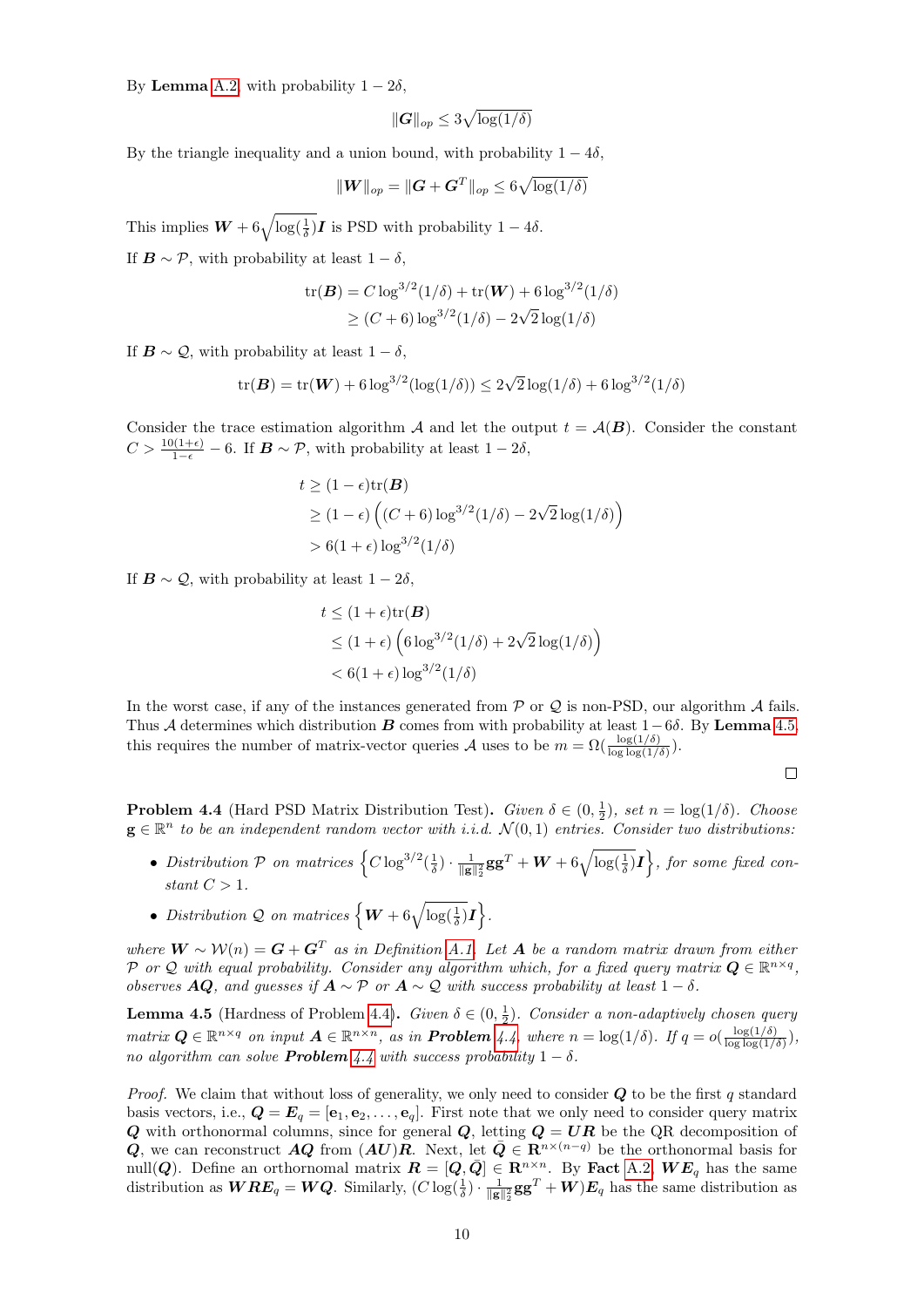$(C \log(\frac{1}{\delta}) \cdot \frac{1}{\|\mathbf{g}\|_2^2} \mathbf{g} \mathbf{g}^T + \mathbf{W})\mathbf{Q}$ . Therefore, we only need to consider the case when the queries are the first  $q$  standard basis vectors.

Consider the two possible observed distributions from **Problem** [4.4:](#page-9-0) 1) distribution  $\mathcal{P}'$ , which has  $(C \log(\frac{1}{\delta}) \cdot \frac{1}{\|\mathbf{g}\|_2^2} \mathbf{g} \mathbf{g}^T + \mathbf{W} + 2\sqrt{\log(1/\delta)} \mathbf{I}) \mathbf{Q}$  for fixed constant  $C > 1$ , and 2) distribution  $\mathcal{Q}'$  which has  $(W + 2\sqrt{\log(1/\delta)}I)Q$ .

We argue that if the number q of queries is too small, then the total variation distance between  $\mathcal{P}'$ and  $\mathcal{Q}'$ , conditioned on an event  $\mathcal E$  with probability at least  $\delta$ , is upper bounded by a small constant. This will imply that no algorithm can succeed with probability at least  $1 - \delta$ . We upper bound the total variation distance between  $\mathcal{P}'$  and  $\mathcal{Q}'$  via the Kullback–Leibler (KL) divergence between  $\mathcal{P}'$ and  $\mathcal{Q}'$  and then apply Pinsker's inequality.

Consider the following event on over the randomness of  $\mathbf{g}$ :  $\mathcal{E} = \left\{ \mathbf{g} : \frac{1}{\|\mathbf{g}\|^2} \|\mathbf{g}^T \mathbf{Q}\|^2 \le \frac{1}{50 C^2 n^3} \right\}$ . Note that  $\mathbf{g}^T\mathbf{Q} = [\langle \mathbf{g}, \mathbf{e}_1 \rangle, \langle \mathbf{g}, \mathbf{e}_2 \rangle, \dots, \langle \mathbf{g}, \mathbf{e}_q \rangle] = [\mathbf{g}_1, \mathbf{g}_2, \dots, \mathbf{g}_q]$ , i.e., the first q coordinates of **g**. First, we show that  $\Pr[\mathcal{E}] = \Omega(\delta)$ .

Since  $\mathbf{g}_i \sim \mathcal{N}(0, 1)$ , by Fact [A.4,](#page-1-6) for the *i*-th entry of  $\mathbf{g}^T \mathbf{Q}$ ,  $\forall i \in [q]$ ,

$$
\Pr[|\mathbf{g}_i| \leq \frac{1}{10C \cdot n\sqrt{q}}] = \Omega(\frac{1}{n\sqrt{q}})
$$

which implies for a single entry,

$$
\Pr[ \mathbf{g}_i^2 \leq \frac{1}{100C^2 \cdot n^2 q} ] = \Omega(\frac{1}{n \sqrt{q}})
$$

Since all q queries are independent, for all entries  $i \in [q]$ ,

$$
\Pr[\|\mathbf{g}^T\mathbf{Q}\|_2^2 \le \frac{1}{100C^2 \cdot n^2}] = \Omega\left(\left(\frac{1}{n\sqrt{q}}\right)^q\right) = \Omega(\exp(-\frac{q}{2}\ln(n^2q)))
$$

Consider the following conditional probability,

$$
\Pr\left[\|\mathbf{g}^T\mathbf{Q}\|_2^2 \le \frac{1}{100C^2 \cdot n^2} \wedge \|\mathbf{g}\|_2^2 \ge \frac{n}{2}\right] \\
= \Pr\left[\|\mathbf{g}\|_2^2 \ge \frac{n}{2} \middle| \|\mathbf{g}^T\mathbf{Q}\|_2^2 \le \frac{1}{100C^2 \cdot n^2}\right] \cdot \Pr\left[\|\mathbf{g}^T\mathbf{Q}\|_2^2 \le \frac{1}{100C^2 \cdot n^2}\right]
$$

Assume  $q < \frac{n}{2}$  and let  $\mathbf{g}_{(q+1):n}$  denote the  $q + 1$ -th to the *n*-th entry of **g**. Note that all entries of **g** are independent and  $\|\mathbf{g}_{(q+1):n}\|_2^2 \sim \chi^2(d)$  with degree  $d > \frac{n}{2}$ . By **Fact** [A.1,](#page-1-1) since  $\|\mathbf{g}\|_2^2 \ge \|\mathbf{g}_{(q+1):n}\|_2^2$ ,

$$
\Pr\left[\|\mathbf{g}\|_{2}^{2} \geq \frac{n}{2} \middle| \|\mathbf{g}^{T}\mathbf{Q}\|_{2}^{2} \leq \frac{1}{100C^{2} \cdot n^{2}}\right] = \Omega(1)
$$

Thus,

$$
\begin{aligned} \Pr\left[\frac{1}{\|\mathbf{g}\|_2^2}\|\mathbf{g}^T\boldsymbol{Q}\|_2^2 \leq \frac{1}{50C^2n^3}\right] &\geq \Pr\left[\|\mathbf{g}^T\boldsymbol{Q}\|_2^2 \leq \frac{1}{100C^2\cdot n^2} \wedge \|\mathbf{g}\|_2^2 \geq \frac{n}{2}\right] \\ &\geq \Omega(1)\cdot \Omega\left(\exp(-\frac{q}{2}\ln(n^2q))\right) \end{aligned}
$$

Assume we only have a small number  $q = o(\frac{\log(1/\delta)}{\log \log(1/\delta)})$  $\frac{\log(1/\delta)}{\log \log(1/\delta)}$  of queries. Then,

$$
\Pr[\mathcal{E}] = \Pr\left[\frac{1}{\|\mathbf{g}\|_2^2} \|\mathbf{g}^T \mathbf{Q}\|_2^2 \le \frac{1}{50C^2 \cdot n^3}\right] \ge 10\delta \tag{1}
$$

Note that  $n = \log(1/\delta)$ , and so

$$
\Pr[\mathcal{E}] = \Pr[C^2 \log^3(\frac{1}{\delta}) \frac{\|\mathbf{g}^T \mathbf{Q}\|_2^2}{\|\mathbf{g}\|_2^2} \le \frac{1}{50}] \ge 10\delta
$$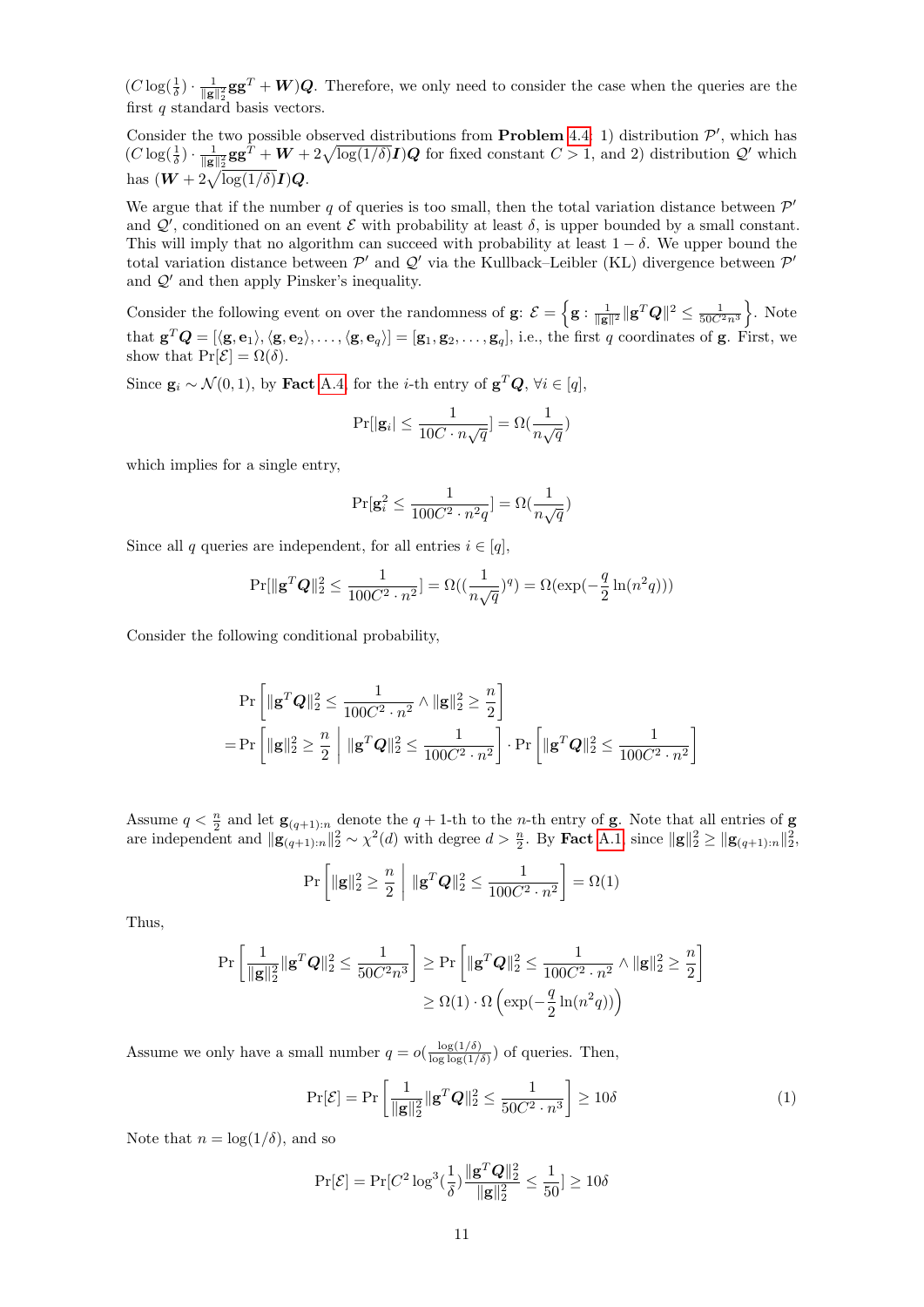Next, note that it suffices to show that the probability of success conditioned on  $\mathcal E$  is less than 1/3. This implies our result since  $\mathcal E$  occurs with probability at least 10 $\delta$ , implying that our probability of failure is indeed  $\Omega(\delta)$ . Therefore, we focus on showing that the probability of success conditioned on  $g \in \mathcal{E}$  is small via standard information theoretic arguments with KL divergence bounds.

Conditioning on event  $\mathcal{E}$ , we now upper bound the KL divergence between  $\mathcal{P}'$  and  $\mathcal{Q}'$  conditioned on a fixed  $g \in \mathcal{E}$ . Since both distributions come from symmetric matrices, we remove the redundant random variables from observed random matrices from  $P', Q'$  and consider only the lower triangular portion, so that both have dimensions  $l = n + (n - 1) + \cdots + (n - (q - 1))$ . Note that these redundant random variables in the upper triangular portion can be removed without increasing the KL divergence, since they are perfectly correlated with its counterpart variable in the lower triangular region, which we show as follows:

Consider two lists  $L_{\mathcal{P}}$ ,  $L_{\mathcal{Q}}$  of l random variables, corresponding to a vectorization of the observed lower triangular part of the random matrices from  $\mathcal{P}'$  and  $\mathcal{Q}'$ . Consider also a function f, which duplicates parts of the random variables in  $L_{\mathcal{P}}$  and  $L_{\mathcal{Q}}$ , such that  $f(L_{\mathcal{P}})$  and  $f(L_{\mathcal{Q}})$  reconstruct the original observed matrix of size  $n \times q$  from  $\mathcal{P}'$  and  $\mathcal{Q}'$ , respectively. Then, by the data processing inequality of KL divergence from Fact [A.7,](#page-1-7)

$$
\mathcal{D}_{KL}(\mathcal{P}' \parallel \mathcal{Q}') = \mathcal{D}_{KL}(f(L_{\mathcal{P}'}) \parallel f(L_{\mathcal{Q}'})) \leq \mathcal{D}_{KL}(L_{\mathcal{P}'} \parallel L_{\mathcal{Q}'})
$$

From now on, we assume that  $\mathcal{P}', \mathcal{Q}'$  are lower triangular. The KL divergence between  $\mathcal{P}'|$ **g** and  $\mathcal{Q}'|$ **g** considering the lower triangular part can be calculated since they are both multivariate Gaussians with the same covariance matrix (of rank  $l$ ). The KL divergence thus only depends on the difference between the mean  $\Delta \mu$  of the two multivariate Gaussians (see Fact [A.5\)](#page-1-8), which is the lower triangular part contained in  $C \log^{3/2}(\frac{1}{\delta}) \frac{\mathbf{g} \mathbf{g}^T}{\|\mathbf{g}\|^2}$  $\frac{g\mathbf{g}^T}{\|\mathbf{g}\|^2_2}$  Purthermore, since all redundant variables are removed, the distribution on the remaining variables is dimension-independent, with variance 2 from the randomness of W.

Let  $\widetilde{M} = [\mathbf{m}_1, \dots, \mathbf{m}_q]$  be the observed lower triangular parts of  $\Delta \mu$ , where  $\mathbf{m}_i \in \mathbb{R}^{n-i+1}$ ,  $\forall i \in [q]$ . Let  $\mathbf{Q} = [\mathbf{q}_1, \dots, \mathbf{q}_q]$  where  $\mathbf{q}_i \in \mathbb{R}^n, \forall i \in [q]$  be the queries. By **Fact** [A.5,](#page-1-8) for any  $\mathbf{g} \in \mathcal{E}$  (an event of probability at least  $10\delta$ ),

$$
\mathcal{D}_{KL}(\mathcal{P}'|\mathbf{g} \parallel \mathcal{Q}'|\mathbf{g}) \leq \mathcal{D}_{KL}(L_{\mathcal{P}'}|\mathbf{g} \parallel L_{\mathcal{Q}'}|\mathbf{g})
$$
\n
$$
\leq \sum_{i=1}^{q} \|C \log^{3/2}(\frac{1}{\delta})\mathbf{m}_{i}\|_{2}^{2}
$$
\n
$$
\leq C^{2} \log^{3}(\frac{1}{\delta}) \sum_{i=1}^{q} \| \frac{\mathbf{g}\mathbf{g}^{T}}{\|\mathbf{g}\|_{2}^{2}} \mathbf{q}_{i} \|_{2}^{2}
$$
\n
$$
= C^{2} \log^{3}(\frac{1}{\delta}) \sum_{i=1}^{q} \langle \frac{\mathbf{g}}{\|\mathbf{g}\|_{2}}, \mathbf{q}_{i} \rangle^{2}
$$
\n
$$
= C^{2} \log^{3}(\frac{1}{\delta}) \frac{\|\mathbf{g}^{T}\mathbf{Q}\|_{2}^{2}}{\|\mathbf{g}\|_{2}^{2}}
$$
\n
$$
\leq \frac{1}{50}
$$

By Fact [A.6,](#page-1-9) since conditioning (on g) increases KL divergence between  $\mathcal{P}'$  and  $\mathcal{Q}'$ , let  $f(g)$  be the conditional probability density of  $g$  on  $\mathcal{E}$ . Then,

$$
\mathcal{D}_{KL}(\mathcal{P}' \parallel \mathcal{Q}') \leq \int_{\mathbf{g}} \mathcal{D}_{KL}(\mathcal{P}'|\mathbf{g} \parallel \mathcal{Q}'|\mathbf{g}) f(\mathbf{g}) d\mathbf{g} \leq \mathcal{D}_{KL}(\mathcal{P}'|\mathbf{g} \parallel \mathcal{Q}'|\mathbf{g}) = \frac{1}{50}
$$

By Pinsker's inequality, given  $\mathcal E$  happens,

$$
\mathcal{D}_{TV}(\mathcal{P}' \parallel \mathcal{Q}') \leq \sqrt{\frac{1}{2} \mathcal{D}_{KL}(\mathcal{P}' \parallel \mathcal{Q}')} = \sqrt{\frac{1}{100}} < \frac{1}{3}
$$

If the total variation distance between any two distributions  $\mathcal{P}'$  and  $\mathcal{Q}'$  is at most  $\delta$ , then any algorithm that distinguishes between  $\mathcal{P}'$  and  $\mathcal{Q}'$  can succeed with probability at most  $2\frac{1}{2}+\frac{\delta}{2}$  $2\frac{1}{2}+\frac{\delta}{2}$ .

<span id="page-11-0"></span><sup>&</sup>lt;sup>2</sup>For two arbitrary distributions  $\mathcal{P}'$  and  $\mathcal{Q}'$ , let the total variation distance between them be  $\mathcal{D}_{TV}(\mathcal{P}' \parallel \mathcal{Q}')$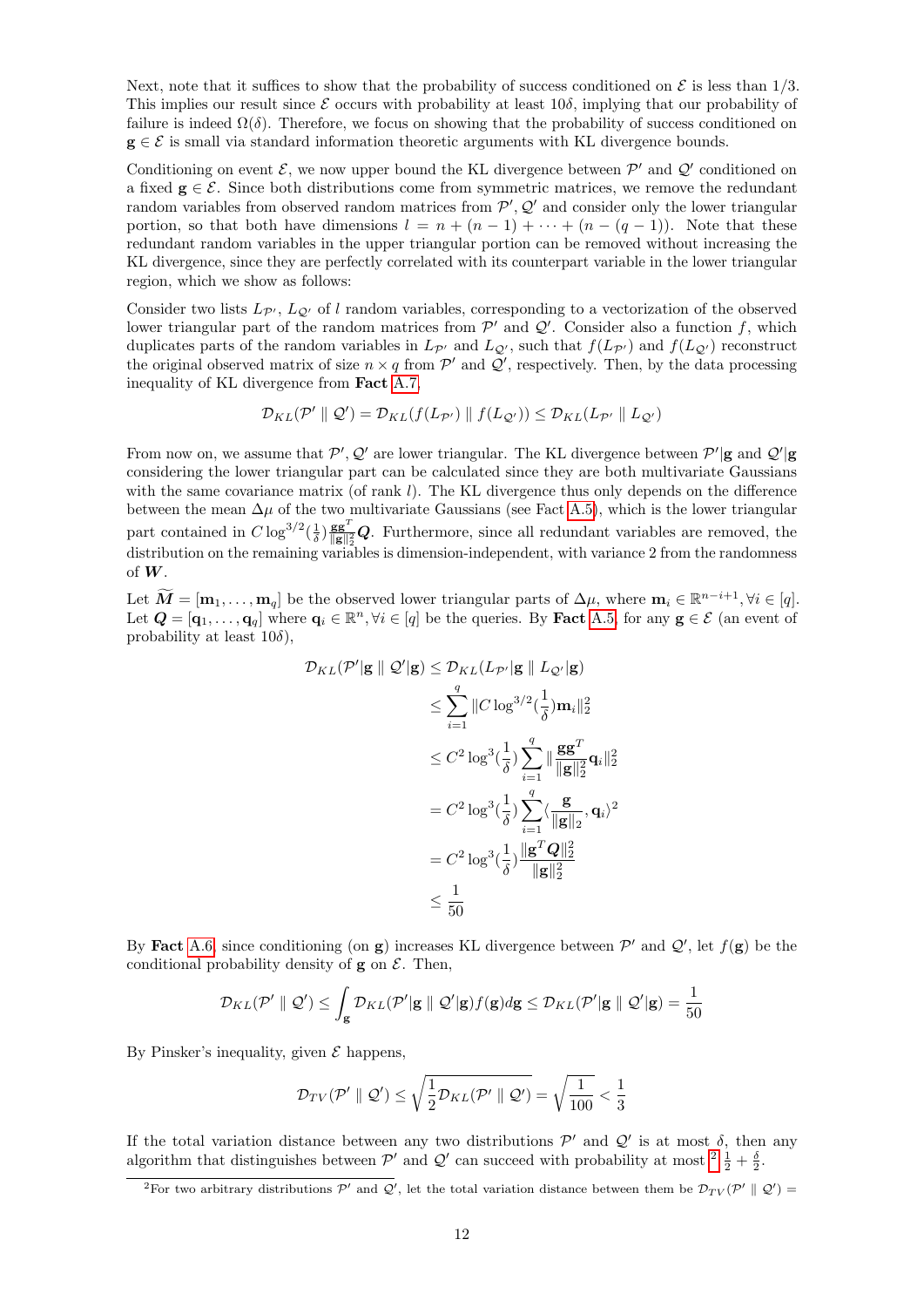Since  $\mathcal{D}_{TV}(\mathcal{P}' \parallel \mathcal{Q}') \leq \frac{1}{3}$  in our case, this implies that any algorithm for distinguishing  $\mathcal{P}'$  and  $\mathcal{Q}'$  can succeed with probability at most  $\frac{1}{2} + \frac{1}{2} \cdot \frac{1}{3} = \frac{2}{3}$ , and so fails with probability  $> \frac{1}{3}$ . Since  $\Pr[\mathcal{E}] \ge 10\delta$ , the overall failure probability of an algorithm for distinguishing  $P$  from  $Q$  is thus  $10\delta \cdot \frac{1}{3} > \delta$ . This implies that to achieve success probability at least  $1 - \delta$ ,  $q = \Omega(\frac{\log(1/\delta)}{\log \log(1/\delta)})$ .

 $\Box$ 

 $\sup_{\mathcal{E}}|\mathcal{P}'(\mathcal{E}) - \mathcal{Q}'(\mathcal{E})| = \delta$ , where  $\mathcal{E}$  is an event. Consider an algorithm A that distinguishes samples from  $\mathcal{P}'$  or  $\mathcal{Q}'$ , and an arbitrary sample **x**. Let  $\mathcal{E} = \Pr[\mathcal{A}(\mathbf{x}) = \mathcal{P}', \mathbf{x} \sim \mathcal{P}']$ . If A succeeds with probability  $\geq \frac{1}{2} + \frac{\delta}{2}$ , then this implies  $Pr[\mathcal{A}(\mathbf{x}) = \mathcal{P}', \mathbf{x} \sim \mathcal{P}'] \ge \frac{1}{2} + \frac{\delta}{2}$ , and  $Pr[\mathcal{A}(\mathbf{x}) = \mathcal{P}', \mathbf{x} \sim \mathcal{Q}'] \ge \frac{1}{2} + \frac{\delta}{2} - \delta = \frac{1}{2} - \frac{\delta}{2}$ . This also implies  $Pr[\mathcal{A}(\mathbf{x}) = \mathcal{Q}', \mathbf{x} \sim \mathcal{Q}'] \le 1 - (\frac{1}{2} - \frac{\delta}{2}) = \frac{1}{2} + \frac{\delta}{2}$ , which means the success probability  $\mathcal{A}$  is at most  $\frac{1}{2} + \frac{\delta}{2}$ .